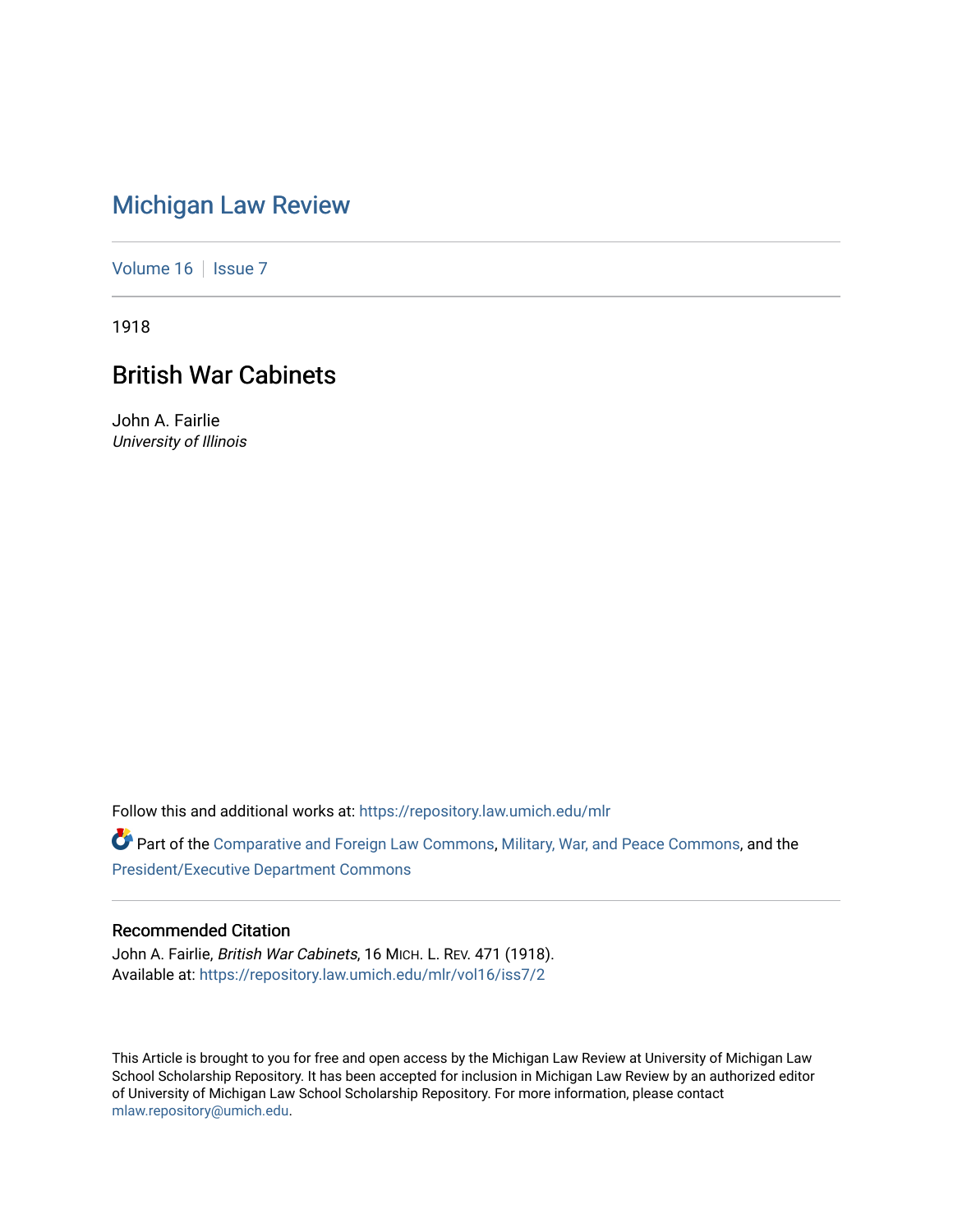# **MICHIGAN LAW REVIEW**

**Vol. XVI.** MAY, 1918

**No. 7.** 

## BRITISH WAR CABINETS.

URING the progress of the present world war there has been a remarkable series of developments in the British Cabinet and. ministry, involving not only many changes of personnel but also fundamental alterations in the constitution of the Cabinet and its relations to Parliament. An analysis of these is not only of interest as an important phase of the history of the war, and the evolution of political mstitutions ; but is also of value in dealing with problems and proposals for governmental reorganization in the United States.

## *THE* LIBERAL CABINET

At the outbreak of the war a Liberal Cabinet was in office, with the Rt. Hon. Henry H. Asquith as Prime Minister. But the position of this Cabinet differed from that of the conventional description of British institutions, in that the Liberal party did not have a majority in the House of Commons. Indeed the two leading parties-Liberals and Unionists-were practically equal in numbers. But the Liberal Cabinet 'vas ordinarily supported by the minor parties, the Irish Nationalists and the Labour members.

Several Cabinet changes took place on the declaration of war. The Prime Minister was temporarily serving as Secretary of State for War; and this position was promptly given to Lord Kitchener, the best known military commander in the country, but a man without experience as a Cabinet member or in active political work, and not identified with any political party. This appointment involved a departure from established customs in two respects,-in admitting to the Cabinet a non-party· member, and in placing a military officer at the head "of the War Office.

At the same time two members of the Cabinet and one undersecretary resigned, because of their objection to taking an active part in the conduct of war. These were Viscount Morley, Lord President of the Council; John Burns, President of the Local Gov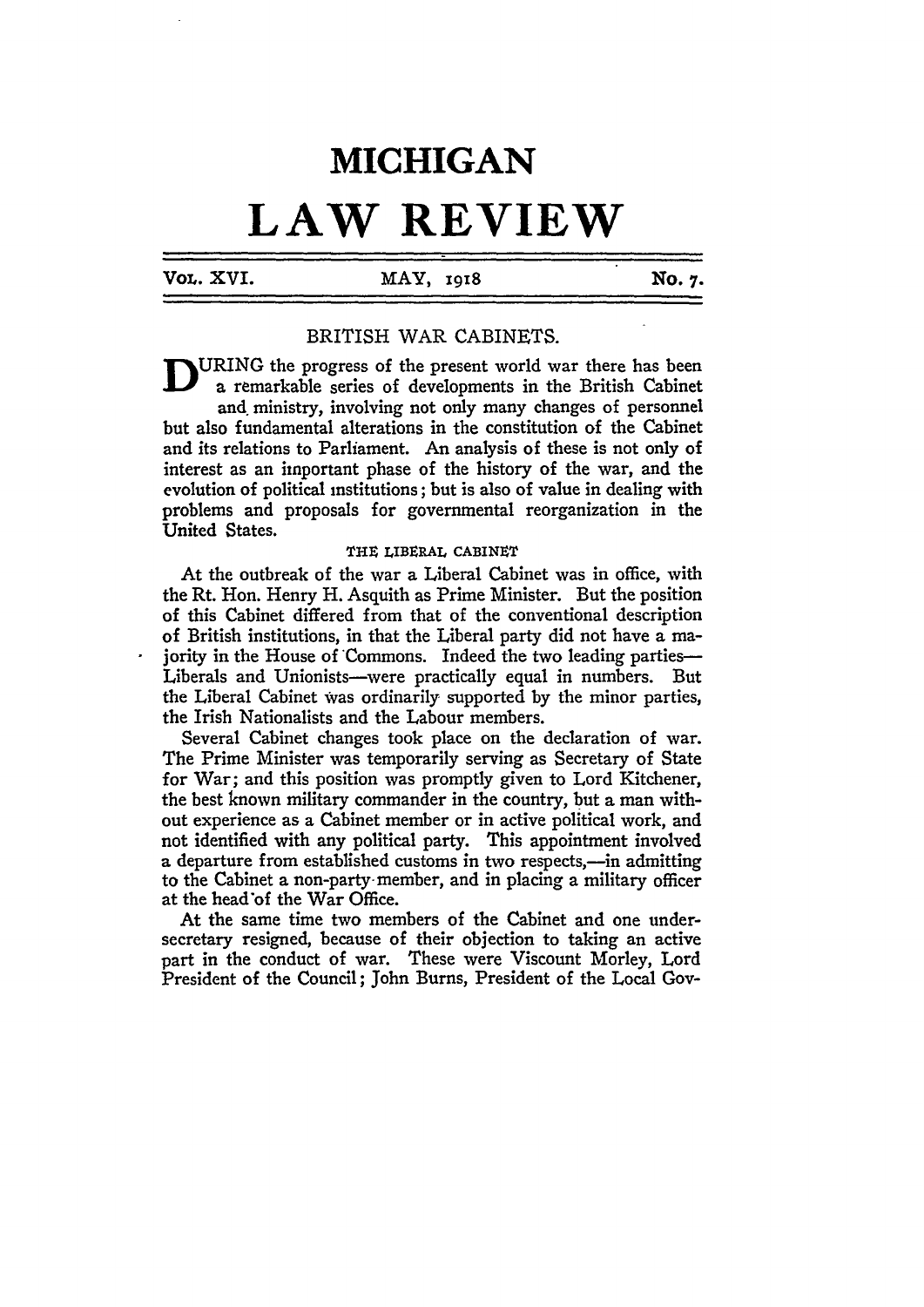ernment Board; and C. P. Trevelyan, undersecretary of the Board of Education.

Outside of the ministry, Ramsey MacDonald resigned his position as chairman of the parliamentary Labour Party, because his views on war were in conflict with the attitude of his party in supporting the war policy of the government.

While the Cabinet remained substantially a Liberal Cabinet, a party truce was promptly agreed to, on the basis of postponing action on controversial party questions. A letter from Bonar Law, leader of the Opposition Unionists, to the Prime Minister, assuring him of the support of his party, was published. The customary methods of parliamentary opposition and criticism in the House of Commons were thus suspended; and for some months the chief and almost the only parliamentary criticism of the government was that voiced by individual members in the House of Lords.

Under these conditions a large amount of emergency legislation was rapidly passed in the six weeks between the declaration of war and the adjournment of the regular session on September 18; and this was further supplemented at an adjourned session later in the year 1914, and at the sessions in the following years.

Early in the session of 1915, action was taken which emphasized the control of the Cabinet over the proceedings in Parliament. On February 3 the government proposed a resolution taking the whole time of the House of Commons for its measures until further notice. "This drastic proceeding was accepted almost as a matter of course. But it deserves to be noted as a prominent landmark in parliamentary history. For though the so-called 'parliamentary initiative' has often fallen into practical desuetude, this is probably the first occasion in the history of any Parliament in which it has been formally surrendered for an indefinite period."<sup>1</sup>

Another significant change in procedure at this session was that the enormous votes of credit for war purposes now absorbed the ordinary estimates for the army and navy. In every previous war, including the Napoleonic wars, the votes of credit have represented roughly the difference between war expenditure and normal peace expenditure. But the army and navy estimates were now dispensed with altogether, except for 'token' estimates of £1000 for each vote and £100 for each appropriation in aid, as a matter of form; and both normal and abnormal expenditures were to be met out of votes of credit.<sup>2</sup>

<sup>&</sup>lt;sup>1</sup>The Political Quarterly, No. 6 (May, 1915), pp. 14t, 163.

<sup>&</sup>lt;sup>3</sup> Ibid, pp. 146-7.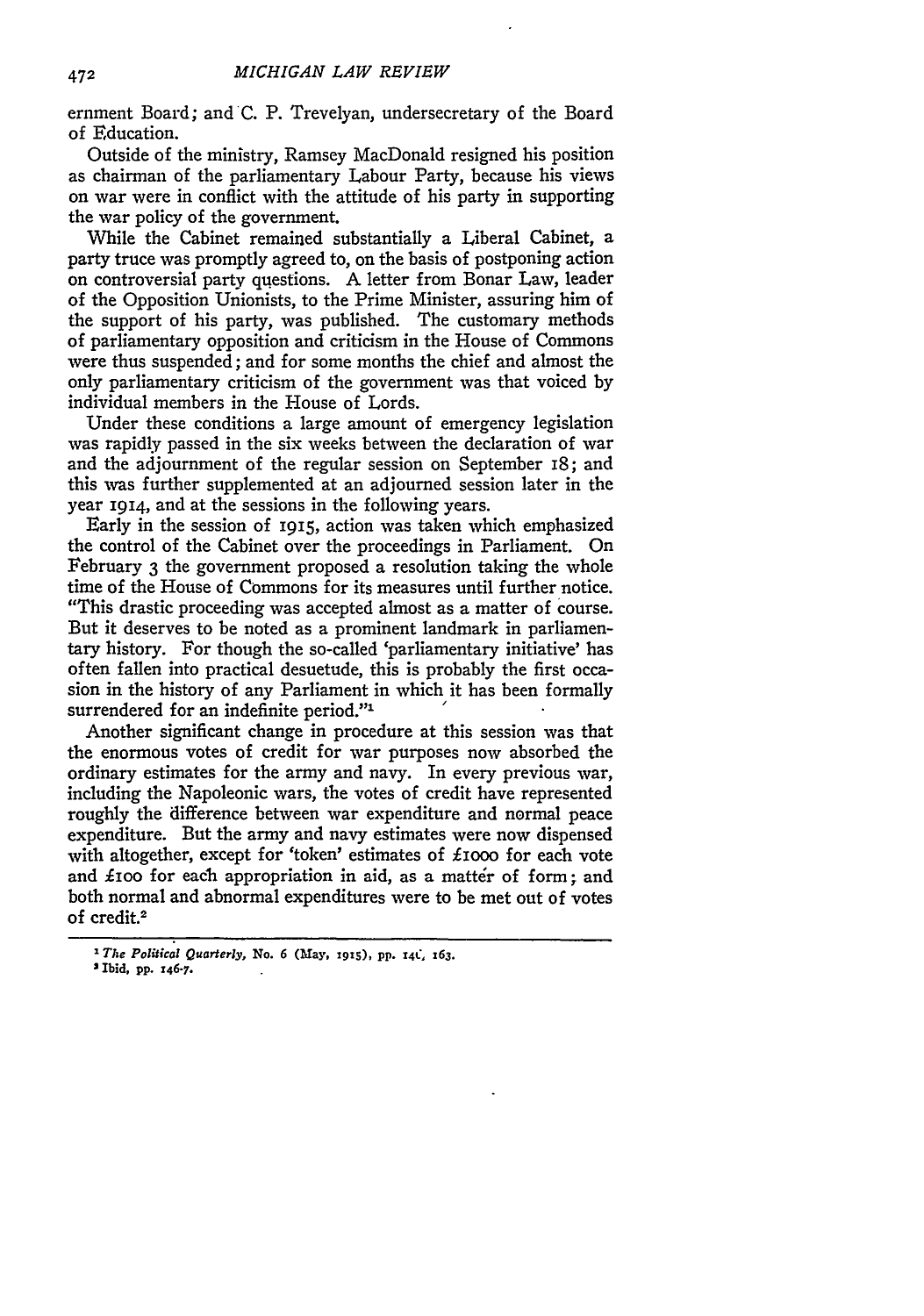As the session of 1915 continued, evidence of uneasiness and dissatisfaction appeared both inside and outside of Parliament. The Cabinet still received general support, and there was no open attempt to force its retirement. But the policy of the Cabinet lacked stability and certainty. "Where the people looked for leadership, they found the old inclination to wait and see."3 "In the all important matter of munitions, the Government confused and irritated the House by alternate complacency and panic; in the matter of liquor they embarked on an ill-considered venture, which led to inglorious surrender; in the matter of alien enemies they were forced into a reversal of policy by popular effervescence. These mishaps did not bring about the change of government, but they went far to convince the doubtful that a change was inevitable."4 The resignation of Lord Fisher as First Sea Lord of the Admiralty, on May 15, brought to light the internal difficulties of the Government; and helped to precipitate the crisis.

No formal action in Parliament preceded the change of government ; and what took place in private and informal conferences will not be fully known for some time. But it has been understood that the Unionist leaders informed Mr. Asquith that they could no longer maintain their attitude of restraining criticism unless important changes were made. As an outcome, a reorganization of the Cabinet was agreed to, Mr. Asquith remaining as Prime Minister, but with the admission of a number of Unionist and Labour members, forming a Coalition.Cabinet. The Irish Nationalists were also offered representation; but declined to serve so long as Home Rule for Ireland was not put into effect.

### THE COALITION CABINET

When formally constituted the new Coalition Cabinet consisted of 12 Liberals, 8 Unionists, I Labour member and Lord Kitchener, a total of 22 members, an increase of 2 over the old Cabinet. The new positions were the newly created Minister of Munitions and Lord Lansdowne, as Minister without portfolio. Unionists were assigned to a number of important departments : A. J. Balfour became First Lord of the Admiralty; Bonar Law, Secretary for the Colonies; Austen Chamberlain, Secretary of State for India; W. H. Long, President of the Local Government Board; and Edward Carson, Attorney General. Liberal members were shifted to different

s *The Times History and E11cyclotetlia of tlie War.* V, ch. 90, p. 319.

*<sup>\*</sup> The Political Quarterly, No. 7 (March, 1916), p. 122.*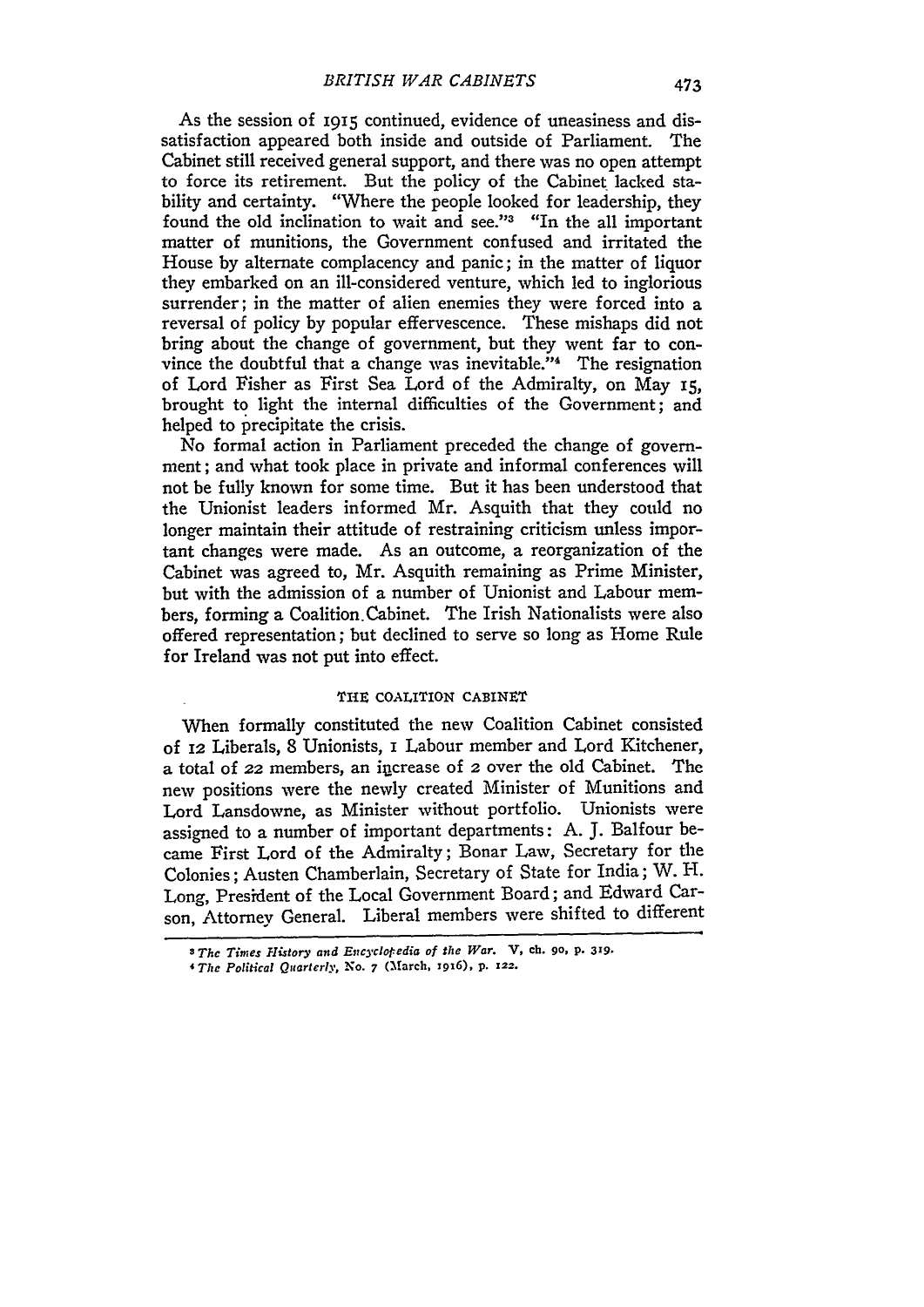posts: Lloyd George was transferred to the new Ministry of Munitions; Reginald McKenna became Chancellor of the Exchequer; John Simon, Secretary of State for Home Affairs; Lord Buckmaster, Lord Chancellor; Lord Crewe, President of the Council; Lord Selborne, President of the Board of Agriculture and Fisheries; and Winston Churchill was given the sinecure post of Chancellor of the Duchy of Lancaster. In February, 1916, an addition was made to the Cabinet, by creating a new Ministry of Blockade.

A Coalition Cabinet of this kind was something new in British political history. There have been coalition cabinets before.; but they had been only partial, and none had gone to the extent of absorbing nearly all the chief political leaders of the different parties, representing 88 per cent of the House of Commons, and thus eliminating the organized Opposition. Mr. Asquith, writing to the Chief Liberal Whip, said of the new arrangements :

"The transformation implies a temporary abandonment of the system of party government which has ever since 1832 dominated our political arrangements and which I hold to be, under normal conditions, the best adapted to our national requirements.  $* * *$  There is one reason and one only which could justify or explain such a new departure-a clear and urgent case of national necessity *:"5* 

The general result was, however, called by one writer a combination of Front Bench politicians rather than a national Cabinet in the wider sense. But the same critic considered it a definite and most necessary step in replacing party government by a government for war. It was undoubtedly stronger than the preceding Liberal Cabinet; but it was "too much to expect that it would show itself permanently more efficient than its predecessor." Its membership "was limited to the politicians, and party considerations were still the basis of its composition;" and "it was likely to suffer, even more than its predecessor from its own unwieldy bulk, which necessarily hampered the swift decisions of a Cabinet in time of war."8

Such a sweeping reconstruction of the Cabinet and Ministry, under the established law and practice, would have necessitated a considerable number of bye-elections, to permit the newly appointed Ministers to retain their seats in the House of Commons. But as there was general agreement that it was inadvisable to hold elections, an act was passed suspending the law which prevented members of the House from accepting office.

•Ibid, pp. 314, 320.

<sup>&</sup>lt;sup>5</sup> The Times History and Encyclopedia of the War. V, ch. 90, p. 316.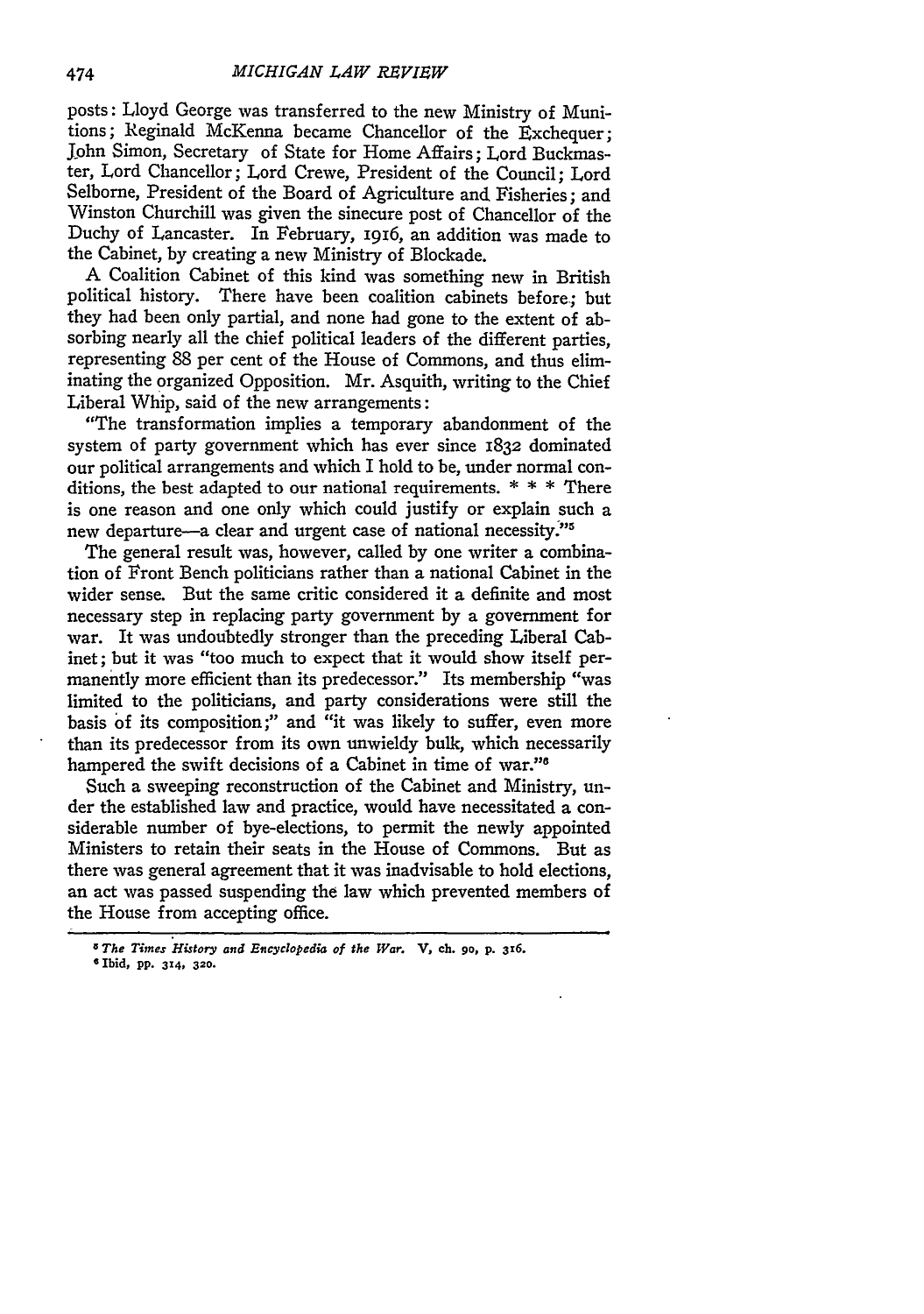Later, as the statutory limit for the duration of the House of Commons, under the Parliament Act of 1911, approached, a bill was introduced and passed extending the life of the existing House for a few months; and similar measures have subsequently been enacted from time to time, so as to avoid a parliamentary election during the war. Local elections have also been suspended in the same way,

The Coalition Cabinet promptly gave evidence of a more energetic policy, in measures for the creation of the new Ministry of Munitions and the Munitions of War Act, and in the administrative conduct of the war. But disappointments as to the successful progress of both military and diplomatic affairs led to gradually increasing dissatisfaction and criticism. Paradoxically the disappearance of any formally organized opposition was followed by more openly expressed opposing, not enough to be formidable, but troublesome guerilla attacks, from a small group of doctrinaire Radicals and avowed Socialists. Moreover the growing feeling of unrest was much broader than the avowed opposition.

It was urged that the Coalition government was defective because of the size of the Cabinet, its composition and the character of the Prime Minister. Members of all parties acknowledged that the Cabinet was too large for the most effective action. "A body of 23 men of very unequal ability, tired by their departmental labours, and meeting every few days for a couple of hours, was, indeed, an impossible machinery for making war."7 As early as September, 1915, the London *Times* advocated a smaller Cabinet, meeting every day, and relieved from departmental detail.

In fact the traditional working of the British Cabinet system had already been altered in important respects. The public suspected. that specific problems were referred formally to Cabinet committees and that the active direction of affairs was in the hands of a small group within the Cabinet. But there was no definite knowledge of the extent of the control of the Cabinet over its committees or over the *de facto* directing group.

## *The War Committee*

On November *2,* 1915, the Prime Minister announced that since the beginning of the war there had been something like fifty different committees and advisory bodies formed out of the Cabinet, though sometimes with outside assistance. Of special importance had been

TJbid. X, ch. 163, p. 328.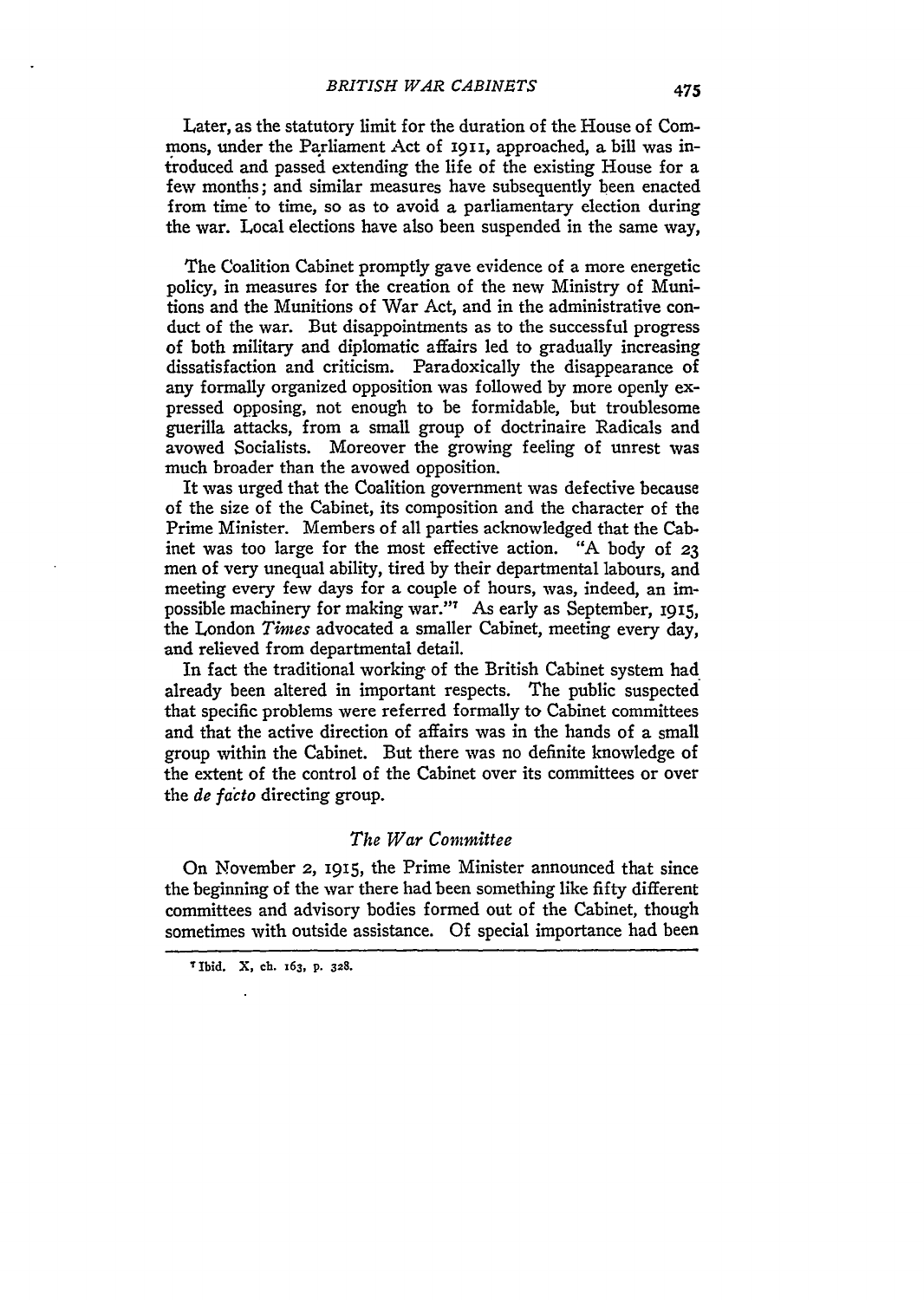a fluctuating body to which, by the consent of the Cabinet, questions of state and questions of strategy had been delegated. This War Committee was now to be established on a more formal basis and to be limited to five or six members, including the Prime Minister, the Secretary of State for War, the First Lord of the Admiralty, the Minister of Munitions, the Secretary of State for the Colonies and the Chancellor of the Exchequer. This committee should have a staff of naval, military and diplomatic advisors and have the general direction of war measures. The Cabinet at large was to be kept informed of its decisions and to be consulted before any new departure in policy was undertaken.<sup>8</sup>

This announcement gave some satisfaction, as a step in the right direction, though criticized because the committee was composed of department heads who would be occupied with departmental problems. Two members of the Cabinet resigned: Mr. Carson, because he was not satisfied with the Balkan policy, and Mr. Churchill, as he was omitted from the war committee.

In June, 1916, the size of the war committee was increased to seven by the addition of Lord Curzon,-at the time when Mr. Lloyd George became Secretary of War and Mr. Montagu succeeded him as Minister of Munitions. The balance of parties in the committee was thus preserved. In practice the Cabinet almost automatically ratified the decisions of the committee; but the committee itself gradually expanded by the presence of official advisors and ministerial visitors until it became almost as cumbrous a body as the Cabinet.<sup>9</sup>

Further dissatisfaction developed with the acknowledged failure of the Dardanelles expedition and the internal conflict in the Cabinet on the question of compulsory military service. A preliminary step in this latter direction had been taken by the passage of the National Registration Act in June, 1915. But the first compulsory service act, for unmarried men, was not introduced until January, 1916. This led to the resignation of Sir John Simon, Home Secretary; and for a short time the active opposition of the Labour and Irish Nationalists in Parliament appeared probable; but the Labour Ministers were persuaded to withdraw their resignations, and the Nationalists adopted a neutral policy of inaction, since the measure was not to apply to Ireland.

Proposals to extend the application of conscription developed further disagreement in the Cabinet, and when a compromise measure

s *The Political Quarterly,* No. 8 (Sept., 1916), p. xo4. Cf. The Committee on Imperial Defence, p: 482.

<sup>9</sup> *Tlie Times History and Encyclopec!iu. of the War.* X, ch. x63, p. 354-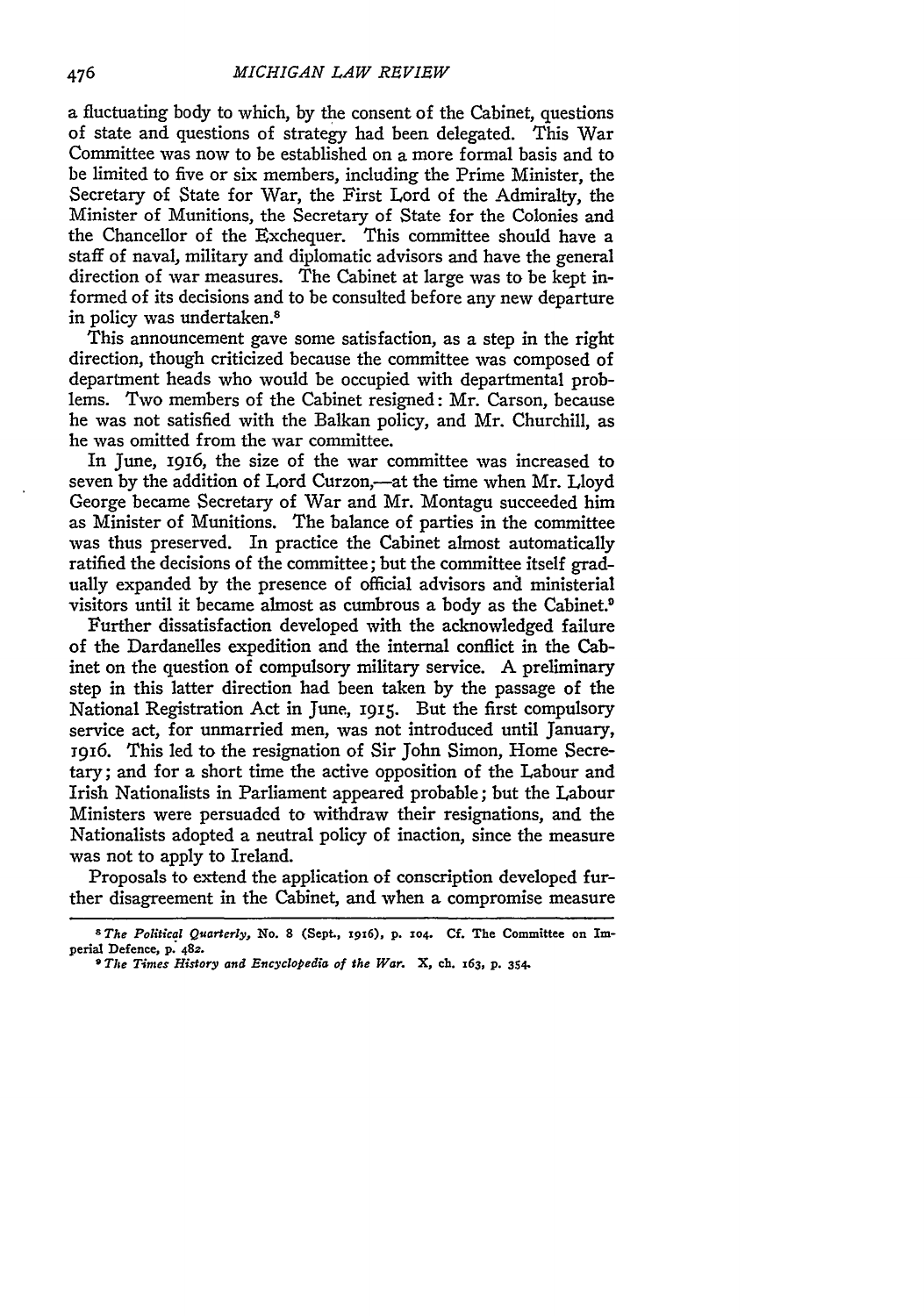was presented at a secret session of the House of Commons on April 25, so much dissatisfaction was disclosed that the proposed bill was withdrawn and a more sweeping measure introduced early in May.

The hesitancy and delay in dealing with this and other problems led to a growing demand for a more positive leadership in the government. As one writer stated: "A coalition government above all others should avoid the appearance of sectional and merely departmental activity. In other words the. Prime Minister should show beyond the shadow of a doubt that he is the active director of affairs. It is therefore unfortunate that he seemed during these few weeks to withdraw himself from the eye of the House of Commons."10 But it should also be noted that the principle upon which the coalition was based called for a general agreement on all important questions of policy; and to have forced a decision against any considerable minority would have involved a reconstruction of the Cabinet.

In spite of these difficulties the Coalition Cabinet continued in office, with minor changes, for a year and a half, until December, i9I6. Its record has been summed up in these words: "The Coalition government proved in almost every sphere of war direction and war administration that it was stronger than its predecessor, but not strong enough, that it acted more swiftly, but yet acted too late, that its measures were better adapted to the needs of the time than the measures of the first year of the war, but yet were almost invariably half measures."<sup>11</sup>

## THE LLOYD GEORGE WAR CABINET AND MINISTRY

Towards the end of the year I9I6 there was another general reconstruction of the British Cabinet and Ministry, involving not only numerous changes in personnel but fundamental alterations in the structure of the Cabinet and in its relations to the House of Commons.

As in the case of the reorganization of May, I9I5, the change was not preceded by any formal vote of the House of Commons; but it was the result of criticism outside of Parliament and internal disagreement within the Coalition Cabinet. Dissatisfaction had been growing more acute on a number of important problems, including the most effective distribution of "man power," the reorganization of the admiralty, more active control over shipping, and questions of food production and control. The London *Times* became more

<sup>&</sup>gt;<sup>0</sup>*The Political Quarterly,* No. *7* (March, 1916), p. 146.

<sup>11</sup> *The Times History and Encyclopedia of the War.* X, ch. 163, p. 325.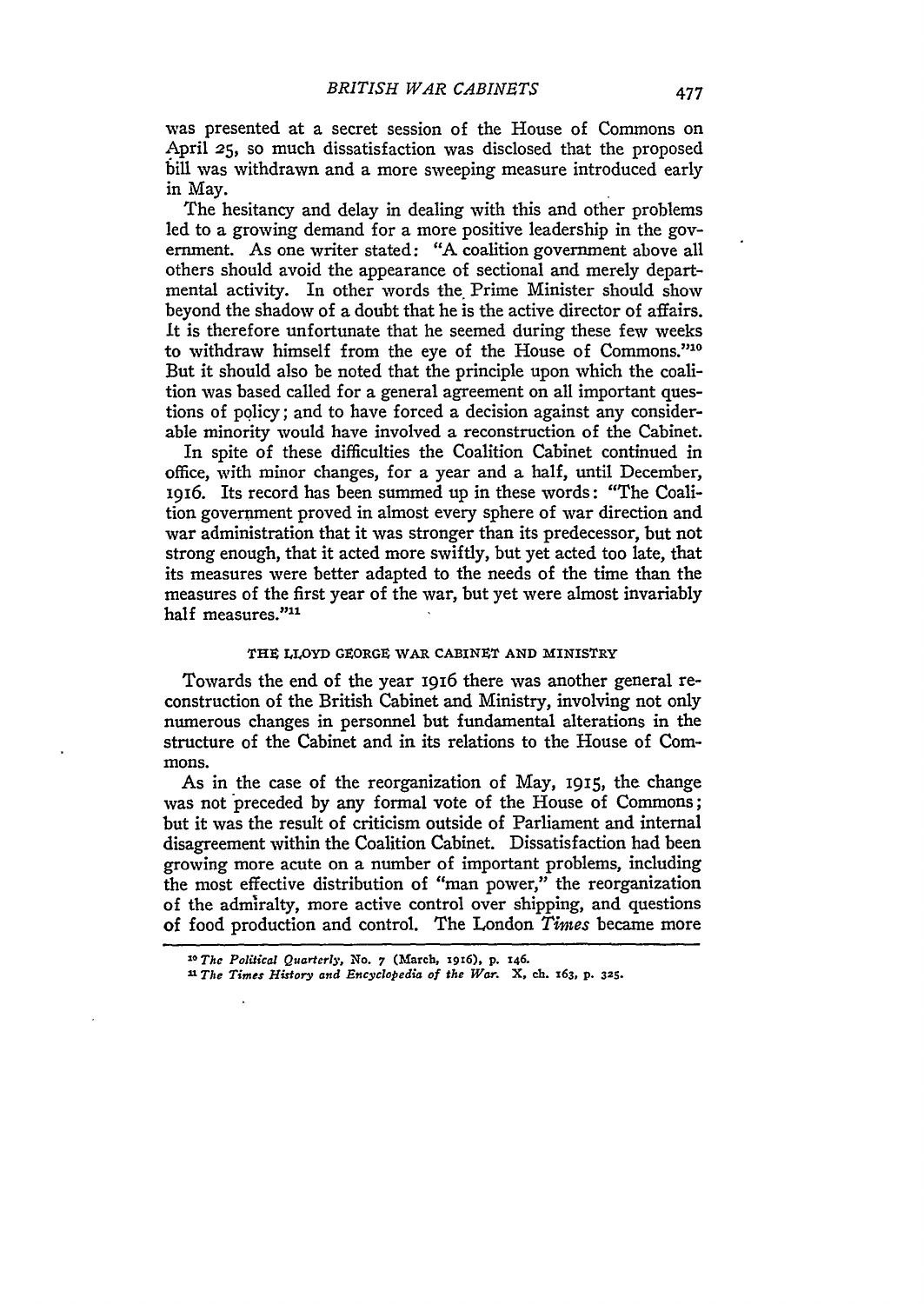active in demanding a sweeping reorganization in methods of administration.

Within the Cabinet the crisis developed on the question of administrative reorganization. Plans were proposed for reducing the size of the war committee and giving it more definite authority, without the need for consulting the whole Cabinet. This might have been agreed to without a general recasting of the Cabinet but for the specific proposal that the Prime Minister should not be a member of the war committee. It was inevitable that Mr. Asquith should not agree to this ; and when an attempted compromise failed, Mr. Lloyd George resigned. 'fhis was promptly followed by the resignation of Mr. Asquith, which necessarily involved the whole Cabinet.

On Asquith's resignation, the King first turned to Mr. Bonar Law, the recognized leader of the Unionist party, as Mr. Asquith was of the Liberal party. But in a short time Mr. Law reported that he could not form a satisfactory Ministry. Mr. Lloyd George was then called on; and after two days presented his proposed Cabinet and Ministry, which then took office.

## *The War Cabinet*

In the new ministry the most striking feature was the disappearance of the traditional Cabinet of department heads, and the creation of a distinctly new type of War Cabinet of five members. This took over the active functions of the former war committee; but instead of being subordinate to the Cabinet, was to be the superior directing body over the whole group of ministers. This War Cabinet was composed of Mr. Lloyd George, the Prime Minister; Lord Curzon, President of the Council; Lord Milner and Mr. Arthur Henderson, Ministers without portfolio; and Mr. Bonar Law, Chancellor of the Exchequer and leader of the House of Commons. Only the last named held an important administrative office; and this cabinet of five were to give their entire time to the general problems of the war.

Executive power and responsibility were thus concentrated in the small body of five men, in place of the unwieldy Cabinet of 23 administrative officers who were also active leaders in Parliament. But this was accomplished by attempting to separate the functions, formerly combined in the Cabinet, of executive control, both from the active leadership of Parliament and from the immediate direction of administrative action. The Prime Minister ceased to be the active leader of the House of Commons, and attended but rarely. In a few months Bonar Law retired from the War Cabinet, leaving no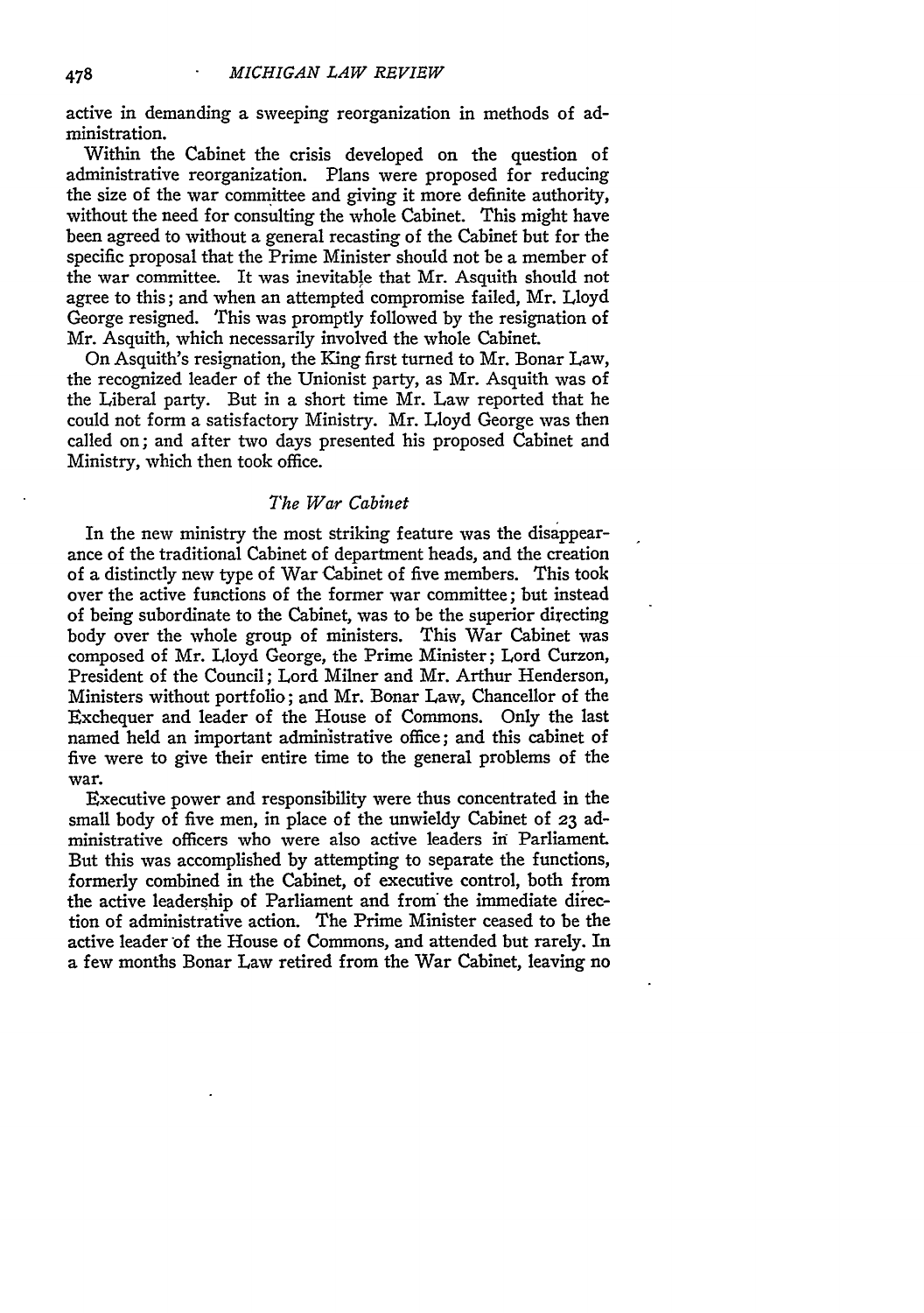member of that body whose regular attendance at the House was to be expected.

The concentration of authority seems to have been generally approved ; but there were differences of opinion as to the form, and as to its effect in the future. One writer remarked : "Everyone expected a much smaller Cabinet; few imagined that he would cut it down to Five. Twenty-three was a monstrosity, for which there was no excuse and no palliation save that the party politicians could not bridle their ambitions. A Cabinet of Five can be justified only as a temporary war measure, and leaves the perpetual problem of Inner and Outer Cabinet untouched."12

On the other hand, another observer has written : "The time imperatively calls for government by a single man, assisted by the ablest experts.  $* *$  The idea of governing a country by a committee of men who must be unanimous in all their decisions, whether they number twenty-three or five is monstrous. After all joint responsibility in accordance with Cabinet fiction means irresponsibility. '1\venty-three men, and even five men, cannot think and resolve alike in all matters.  $* * *$  Although it may be thought that a war committee of five able, honest, energetic men, who are equally determined to win the war, is an ideal body for exercising the supreme control, a dictatorship  $* * *$  is inevitable.  $* * *$  The logic of events must place the. conduct of the war into the hands of a single man, although his supremacy may be disguised by giving him a number of colleagues, who in reality should be his subordinates. War government by debating society is gone probably forever."<sup>13</sup>

In connection with this feature of the new War Cabinet, notice may be taken of the nature of changes in some of the other countries. In France there has also been a small war committee or council created; but this has been composed of the heads of the administrative departments most directly involved in the conduct of the war; while parliamentary commissions have actively cooperated with the Cabinet. In Germany, where the Chancellor has been nominally the sole minister, but whose authority has apparently been limited by the decisions of the heads of the military departments, there have been some steps taken towards at least the form of consultation with the Reichstag and a committee of that body.

Besides the concentration of authority, it may also be noted that the new War Cabinet, unlike the former Cabinet and like the war committee, while meeting in private, appears to have formal records

<sup>12</sup> Auditor Tantum, in *Fortnightly Review,* Jan., 1917, pp. 42·3.

<sup>&</sup>lt;sup>13</sup> Politicus, in *Fortnightly Review*, Jan., 1917, pp. 22-3.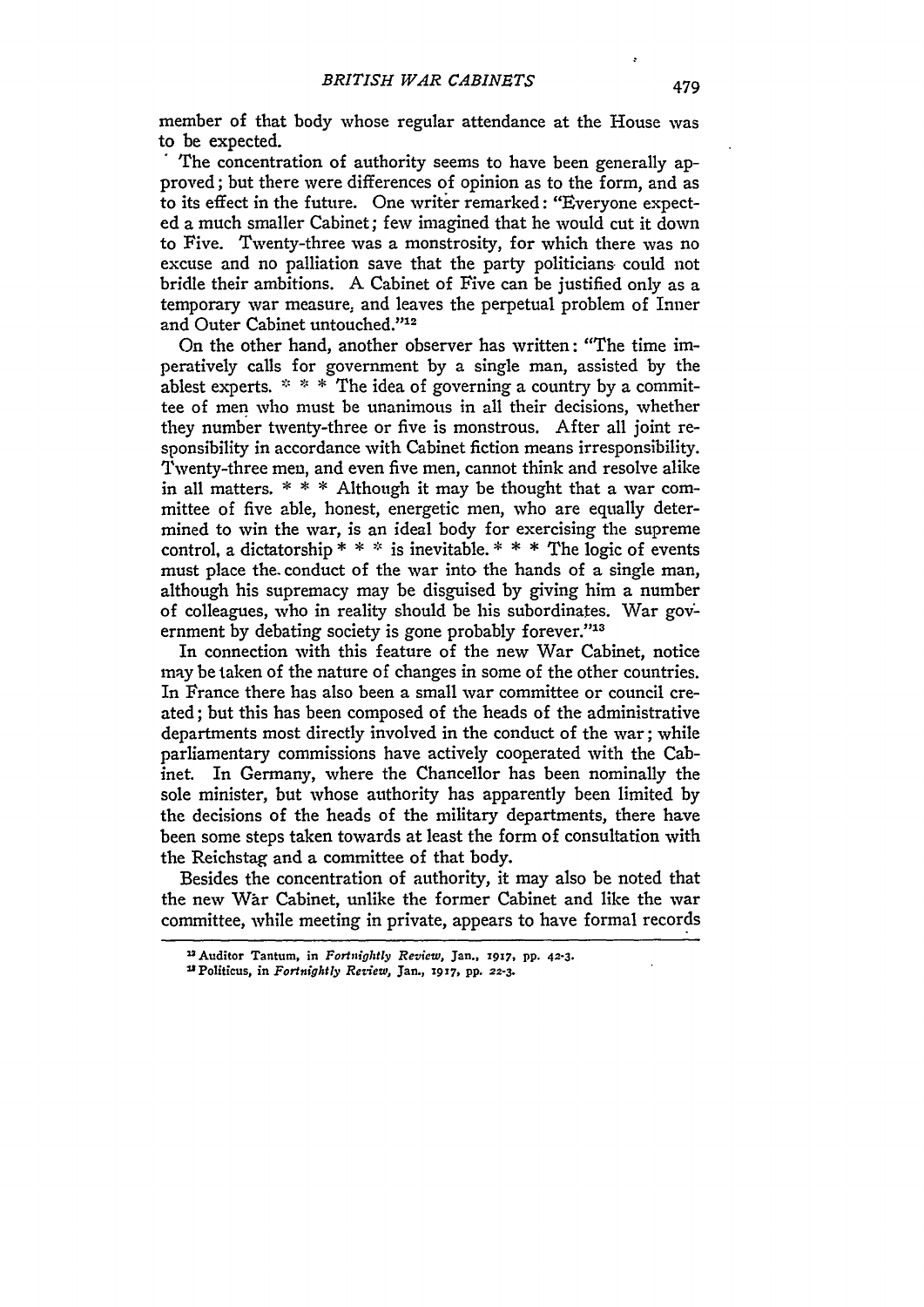taken of its proceedings, and has also its own staff of assistants and experts, distinct from those of the administrative departments.<sup>14</sup> Difficult problems may arise when the recommendations of these staff advisers of the War Cabinet conflict with those of the administrative departments. Will the staff advisers of the War Cabinet be more important than the Ministers?

## *The Ministry*

The formation of the new War Cabinet did not abolish the ministerial positions at the head of the administrative departments. But it materially altered the status of the ministers ; and other important changes were made in the constitution of the ministry.

In the matter of party representation both the \Var Cabinet and the Ministry preserved the form of a Coalition. In the War Cabinet, Mr. Lloyd George was a Liberal, Mr. Henderson a Labour member, and the other three were Unionists. In the larger ministry, the number of Unionists and Labour members was increased; and while there was a considerable number of Liberal ministers, none of the most prominent Liberal members of the Asquith Cabinets remained in office. Moreover there was a significant appearance of men of business rather than parliamentary experience, some of whom could not be definitely assigned to any of the regular parties. The new government was thus a coalition including more than party elements.

On the other hand, the organization of the new ministry was followed by the reappearance of a formal opposition. Mr. Asquith and his leading supporters took their seats in the Opposition benches, where their attitude towards the government has been similar to that of the Unionists towards the Liberal Cabinet during the first period of the war.

While the new Cabinet was much smaller than the old, the new Ministry was larger. A series of new Ministers was appointed, and provision was made later for new departments, and a considerable addition was made to the number of parliamentary secretaries, both in the old and new departments. The new ministries included ministers of Labour and Pensions, a Food Controller and a Shipping Controller. An Air Board was also created, the Presidency of which was, however, assigned to the under Secretary of State for Foreign Affairs. Later additional ministers of National Service and Reconstruction were appointed.

<sup>&</sup>lt;sup>14</sup> There were 40 paid members of the Secretariat of the War Cabinet. *Parliamentary Debates,* 1917, Vol. 91: 598.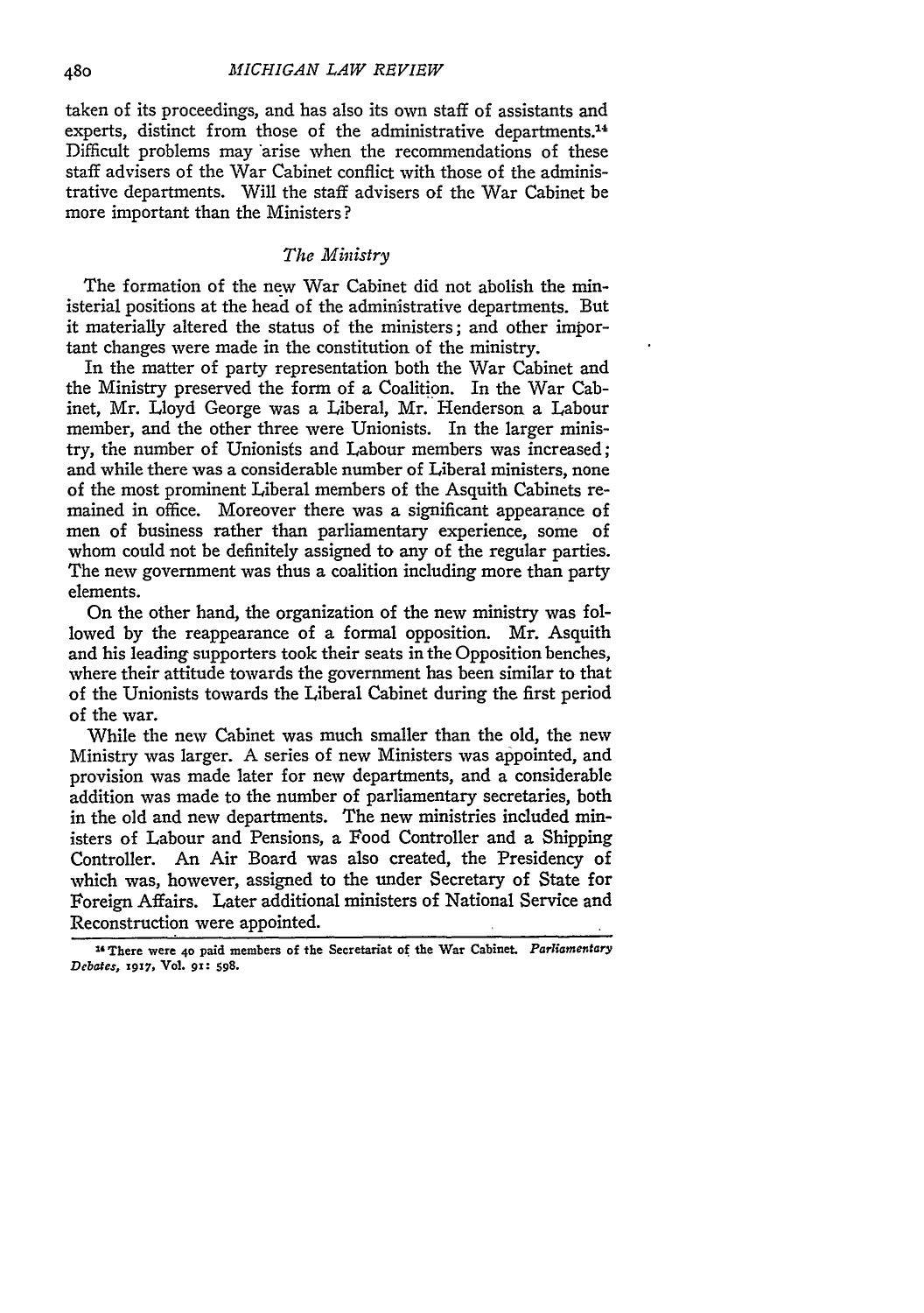Altogether the new ministry formed a total of 88, nearly double that of pre-war ministries. Of these 60 were members of the House of Commons, 23 were members of the House of Lords, and 5 were not members of either House.15 The influence of 60 salaried officials of the ministry as members of the House of Commons may well become an appreciable factor in controlling a majority of votes in that House to sustain the government.

The declining importance of the House of Commons is further indicated by the lack of attention given to it not only by the members of the War Cabinet but also by the ministers. This is indicated by the number of ministers not members of either House, these departments being represented only by undersecretaries. But even the ministerial members of the House have often been absent. It was pointed out that during the debate on a Consolidated Fund Bill, there was no one on the Government Front Bench except a Junior Lord of the Treasury and later the Chief Secretary for Ireland.16

Under these circumstances attendance and interest in the proceedings of Parliament have declined. Important bills have been discussed on behalf of the government by comparatively unknown men. The most prominent speakers have been former Liberal ministers, formally in opposition, who after presenting their arguments do not appear on the division lists. The second reading vote on a New Ministries Bill (to establish the Ministry of Reconstruction) was carried by a vote of only 92 Ayes to 30 Noes.

More than one British writer has publicly called the new governmental arrangements a constitutional revolution. The general results have been summed up in these words, by Sidney Low:

"For the ministerial and administrative Cabinet collectively responsible to Parliament, officered and recruited entirely from the Parliamentary circle, intimately related to the House of Commons, framed on rigid party lines, and conferring with absolute secrecy, we have a Cabinet which is not a Ministry and a Ministry which is not a Cabinet; a Cabinet which directs but does not administer; a Ministry which has exchanged collective responsibility for individual responsibility; a Cabinet which has a very loose connection with the House of Commons, and for some purposes is virtually independent of it; which stands outside our party divisions; which admits to its confidential deliberations representatives of all the great States of the Empire as well as those of the United Kingdom; and which

<sup>:11</sup> Herbert Samuel, in *Parliamentary Debates,* 1917, Vol. 96: 1609.

<sup>1</sup>s *Parliamentary Debates,* i917, Vol. 92: 1337.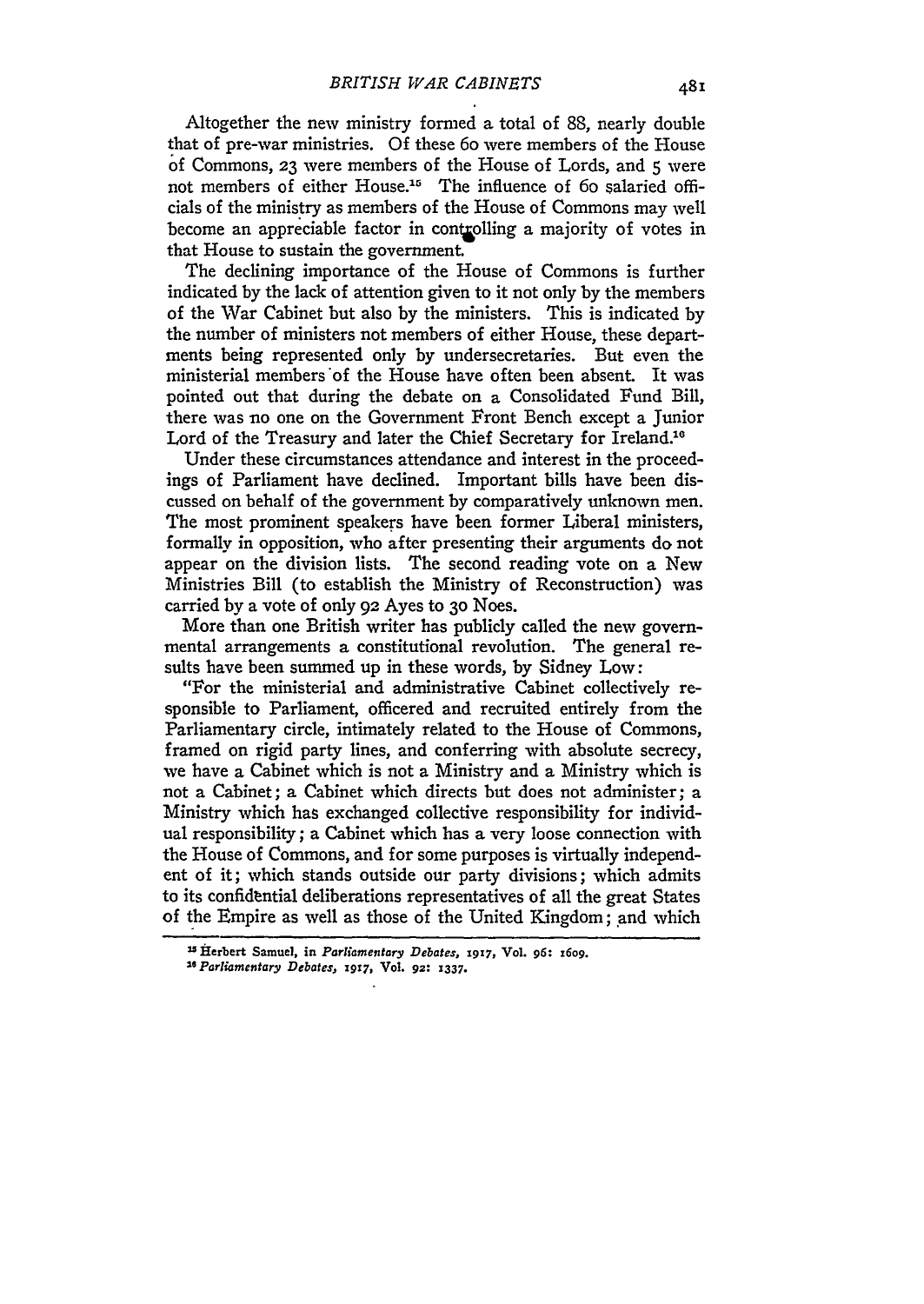still holds private, but no longer in the strictest sense secret, meetings.

"Like most revolutions it is really the result of a long process of evolution. \* \* \* The Inner Cabinet had long existed in a more or less unacknowledged form. Mr. Asquith regularized the Inner.Cabinet and gave it definite status as the War Cabinet, and he made a step towards abolishing the<sup>x</sup>secret conclave by providing this committee with a secretary.

"Parliamentary control had persisted in form, but had been sensibly relaxed. The war which conferred quasi-autocratic authority on the Executive diminished it still further; and the formation of the Coalition reduced it to a shadow. This also went far to release the Cabinet from the party system and paved the way for a government in which that system is ignored."<sup>17</sup>

Still another constitutional development of first importance, not only for the government of the United Kingdom but for the loose aggregate of British governments vaguely styled the British Empire, was the sessions in the spring of 1917 of what was called the Imperial Cabinet. This was from one point of view an expansion of the War Cabinet formed in December, 1916; but in other respects may be considered to have developed from an earlier cabinet committee on imperial defense.

## *Committee on Imperial Defense*

In 1895 a national defense committee of the cabinet had been set up, with the Prime Minister as chairman. In 1904, after the South African war, this was reorganized by the Balfour administration as a committee on imperial defense. As reconstituted this consisted of the Prime Minister as Chairman; the Secretaries of State for War, Foreign Affairs, India and the Colonies; the Chancellor of the Exchequer; the First Lord of the Admiralty; the Chief of the General Staff; the First Sea Lord; the Directors of Naval and Military Intelligence, with Viscount Esher and Field Marshal Lord Nicholson. Other high imperial and colonial officials were called into the council as occasion required. Records were kept of its conclusions and of the reasons on which they were based.18

The establishment of this committee was formally approved by the House of Commons. While it in no way limited the responsi· bility of the Cabinet as a whole, it provided machinery by which the military policy of the country might be, so far as possible, contin-

i1 *Fortnightly Review,* Feb., 1917, pp. 214-5.

is *Constitutional Year Book,* 1916, pp. 20, *67.*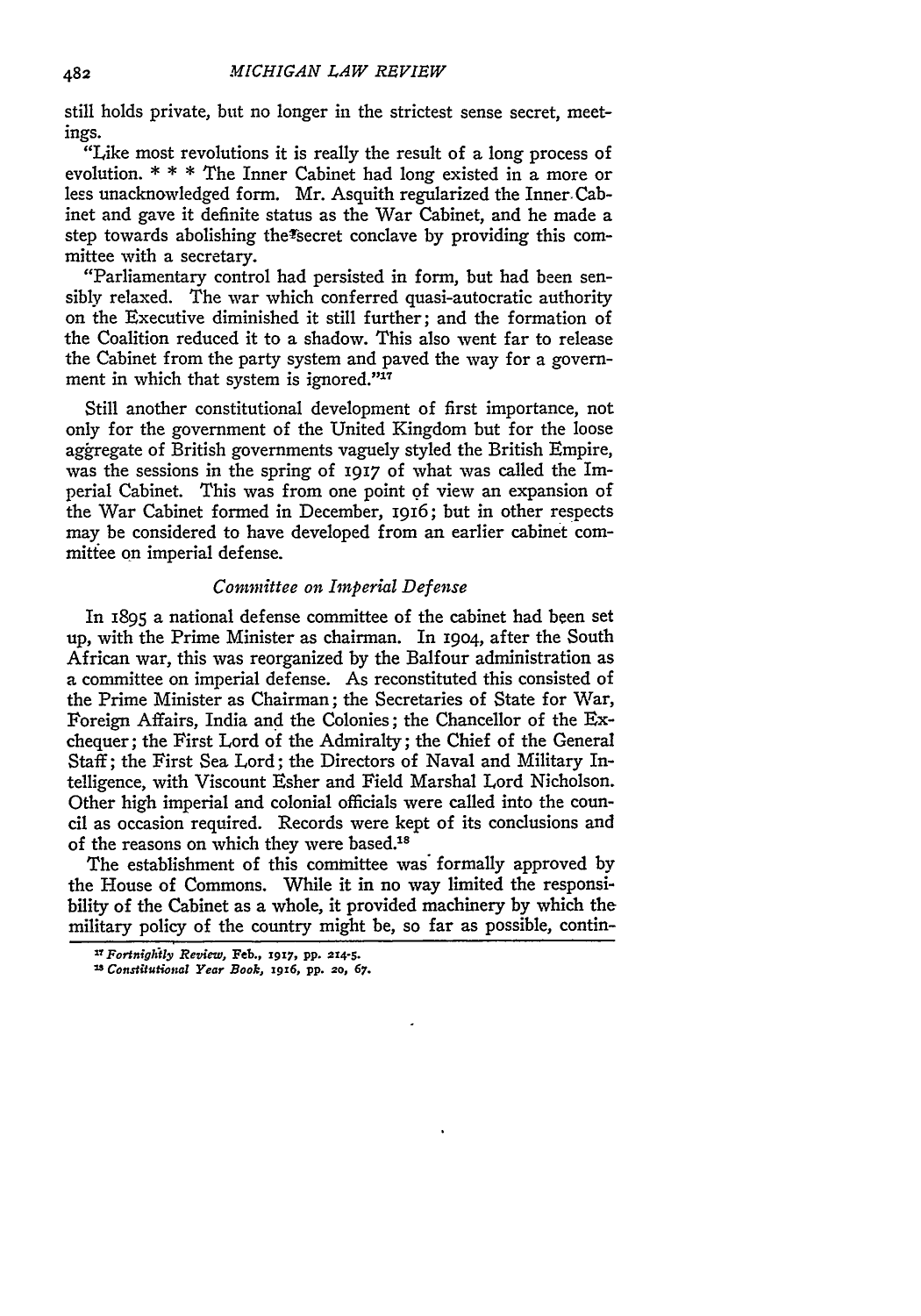uous, and based upon the authority of the most competent experts.

. Sessions of this committee were held during the Imperial Conferences of 1909 and 1912; and in the latter year Mr. Asquith explained its organization to the House of Commons. The full committee met on an average six or seven times a year. There were four permanent committees in constant session: on home ports defense, on overseas defense, on the co-ordination of action at the outbreak of war, and on air matters. There were also other committees on internal and overseas transport, wireless telegraphy, maintenance of commerce and censorship in time of war. After this statement another sub-committee was organized on possible invasions or raids.<sup>19</sup>

This committee had been active in formulating military policy and making plans and preparations for war. With the outbreak of the present war, its activities increased, and its membership tended to enlarge. A list of those who usually attended the meetings in 1915 includes, besides those noted above, the Minister of Munitions, the Lord President of the Council, the permanent Under-Secretary of State for Foreign Affairs, the Second Sea Lord of the Admiralty, the Chief of the Admiralty War Staff, the Director of Military Operations, the Inspector General of Overseas Forces, and Admirals Lord Fisher and A. K. Wilson,--making a total of about twenty.<sup>20</sup>

From its membership this committee must have dealt to a large extent with questions of administration and the.execution of policy.

## *The Imperial Cabinet*

Some steps taken earlier in the war foreshadowed the Imperial Cabinet of 1917. In July, 1915, a meeting of the Cabinet was attended by Sir Robert Borden, Prime Minister of Canada. In March, 1916, a Cabinet meeting was attended by Mr. W. M. Hughes, Prime Minister of Australia, who had come to Great Britain, after recent conferences with the prime ministers of New Zealand and Canada.<sup>21</sup> These two isolated, and apparently unpremeditated incidents prepared the way for the more general admission of representatives of the dominions to the Cabinet.

In December, 1916, after the formation of the Lloyd George Cabinet and Ministry, the British government invited the\_govemments of the overseas dominions and India to a special war conference, in connection with which there should be held a continuous series of

<sup>10</sup>*Parliamentary Debates, sth series.* Vol. 42: 1385; *TT1e Political Quarterly,* No. 5, pp. 67-8.

*<sup>&</sup>quot;°British Imperial Calendar,* 1916, p. 365. 01 *The Times Histor;,• and Enc;,oclopedia of the War.* X, ch. 163, p. 341.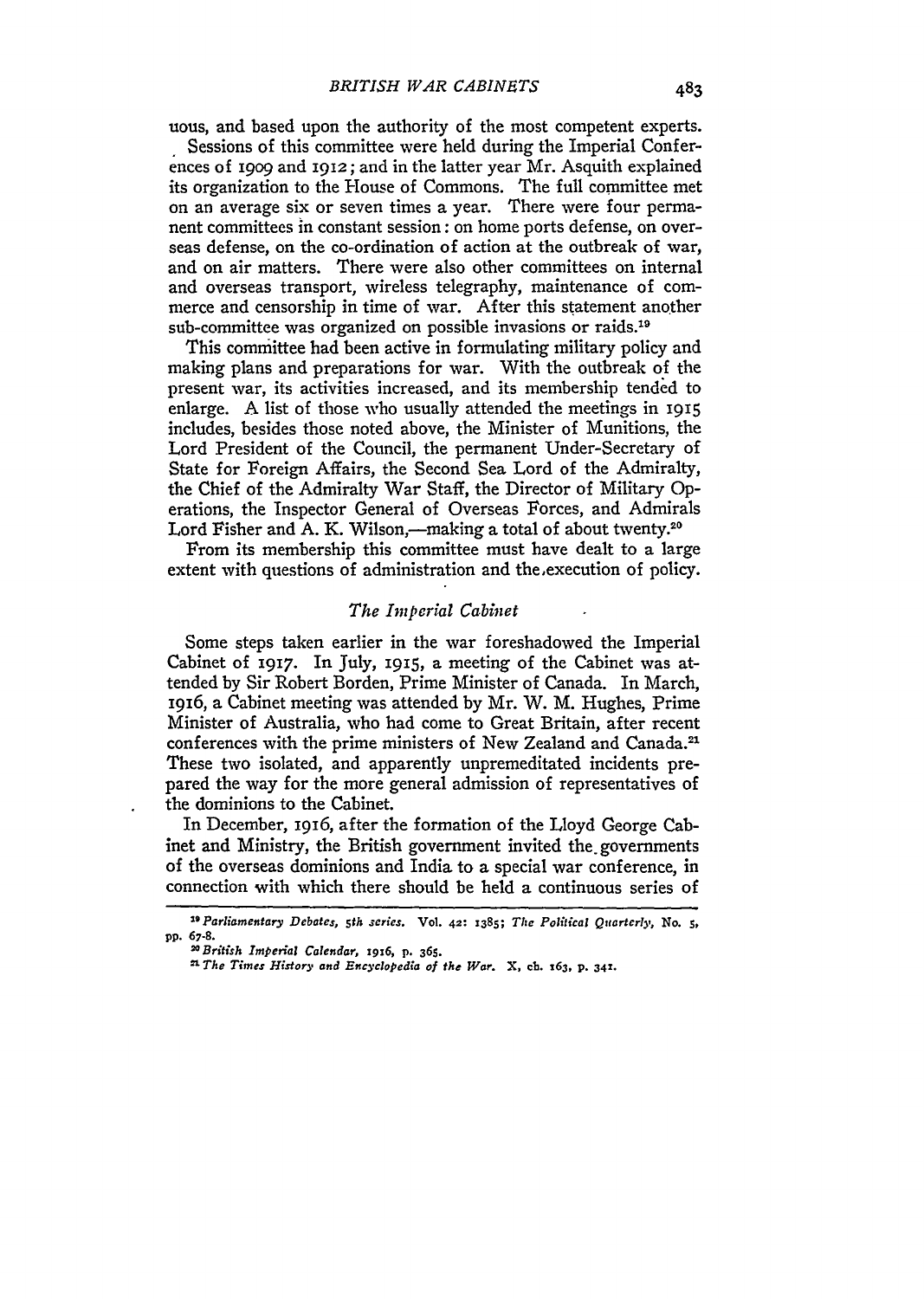meetings of the new \Var Cabinet, of which for this conference the prime ministers of the dominions should be members.

The Conference was held during March and April, including representatives from Canada, Newfoundland, New Zealand and South Africa, and also from India. All the self-governing dominjons .were represented, except Australia, where a parliamentary election required the presence of the leading ministers at home. The Secretary of State for the Colonies presided; and other ministers and permanent officials of the United Kingdom attended, but not the Prime Minister nor other members of the War Cabinet. This Conference considered political and commercial matters of joint concern; its proceedings were reported and, in part, made public; but like previous Imperial Conferences it was only an advisory body with no positive authority.<sup>22</sup>

During the same period, meeting as a rule on alternate days to the Imperial Conference, were held the sessions of the Imperial War Cabinet. This included the Prime Minister and the other members of the War Cabinet; the Secretaries of State for India and the Colonies; and also Sir Robert Borden, Prime Minister of Canada; Wm. Massey and Joseph Ward, Premier and Finance Minister of New Zealand; Sir Edward Morris from Newfoundland; General-Smuts from South Africa; and the Maharajah of Bikanir and Sir S. P. Sinha from India. The representatives of India and the dominions were not merely witnesses and advisers, but in effect ministers without portfolio, deliberating under the privy councillor's oath.

No official report of the meetings of the Imperial Cabinet has been published; but it was announced that at the final session the Prime Minister proposed that meetings of an Imperial Cabinet should be held annually, or at any intermediate time when matters of urgent imperial concern require to be settled. "The Imperial Cabinet will consist of the Prime Minister of the United Kingdom and such of his colleagues as deal specially with imperial affairs, of the Prime Minister of each of the dominions, or of some specially accredited alternate possessed of equal authority, and of a representative of the Indian people to be appointed by the government of India."<sup>23</sup>

In the concluding resolutions of the Imperial Conference, it was voted that the readjustment of constitutional relations of the British governments should be postponed to a special Imperial Conference to be called after the war; and "that any such readjustment, while thoroughly preserving all existing powers of self-government and

<sup>&</sup>lt;sup>22</sup> Sidney Low, in *Nineteenth Century*, August, 1917, p. 234.

<sup>23</sup> J. B. Firth, in *Fonnighlly Review,* August, 1917, p. 197·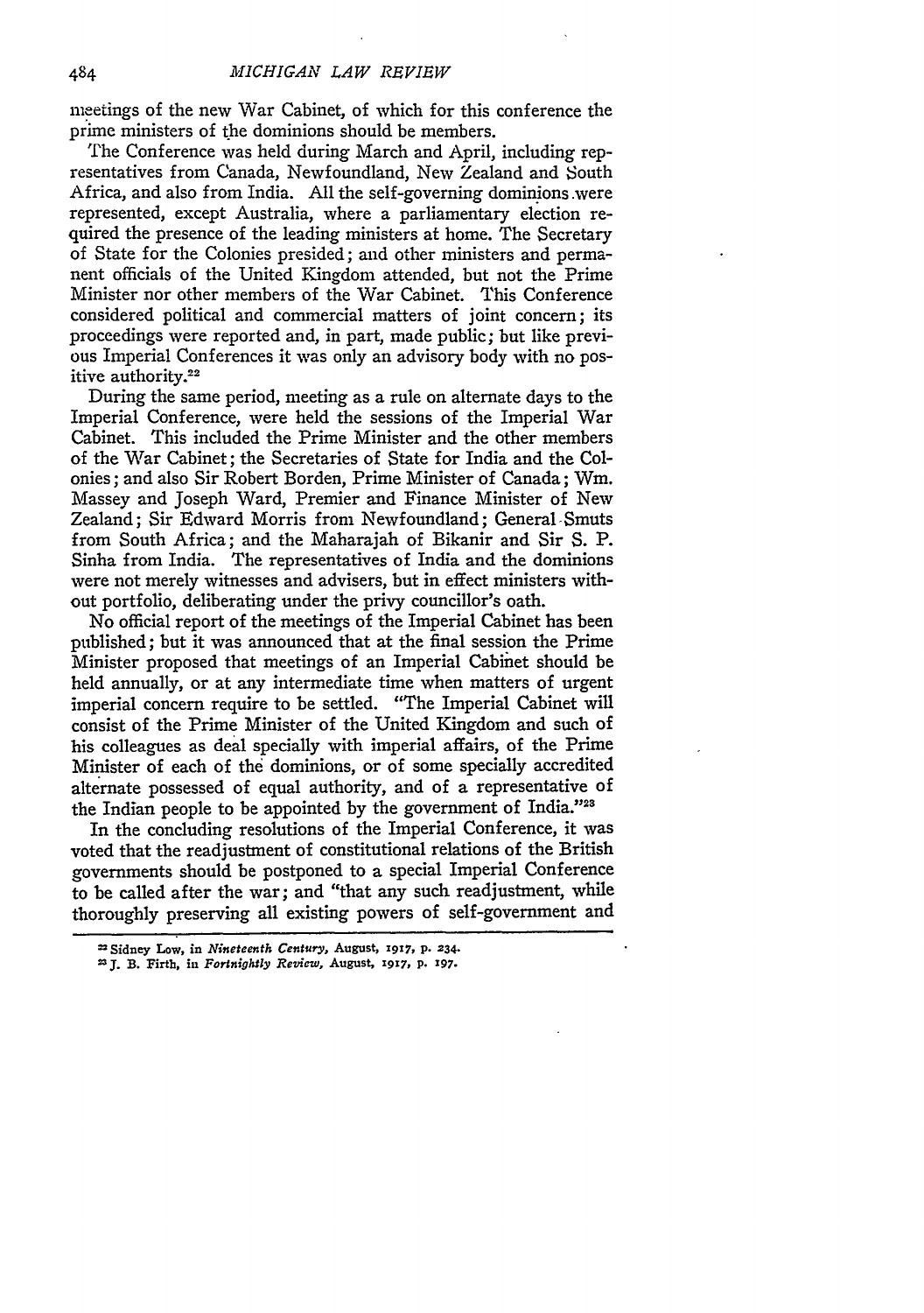complete ·control of domestic affairs, should be based upon a full recognition of the Dominions as autonomous nations of an Imperial Commonwealth and of India as an important portion of the same, should recognize their right to an adequate voice in foreign policy and in foreign relations and should provide effective arrangements for continuous consultation in all important matters of common Imperial concern and for such necessary concerted action founded on consultation as the several Governments may determine."

These developments mark important steps in the reconstruction of the Constitution, both of the United Kingdom and what has been formally called the British "Imperial Commonwealth."

So far as the United Kingdom is concerned, it indicates a further departure from the collective responsibility of the Cabinet to the House of Commons. The connection of the House with the new War Cabinet is but slight. The House did not vote Mr. Asquith out; nor did it vote in Lloyd George and his associates. But if the House of Commons has been losing control over the Cabinet of the United Kingdom, how much less likely is it to control the new Imperial Cabinet? How can the British Parliament be the final authority in deciding policies which will be framed and executed in part by statesmen in no way responsible to British or Irish electorates? It would seem to be impossible for a national parliament to exercise effective control over what in effect will be an international executive.

In the direction of imperial organization, the new Imperial Cabinet is established as the comer stone of the new system. And it has been recognized both by those opposed and those in favor of an organization based on the federal idea, that the steps taken signify that the development is proceeding on lines away from the plan of an imperial federation.

Nevertheless the problem remains as to how the Imperial Cabinet shall be held responsible and to whom.

The formation of the Allied War Council in the autumn of 1917 marked another change in political institutions of the highest importance, with significant effects on the workings of the several allied governments. But an international agency of this kind lies outside the scope of this study ; an analysis of its actual and probable results belongs rather to the field of international problems.

In operation the new British War Cabinet and Ministry has appeared to be more active and aggressive than the Coalition Cabinet. The creation of new ministries showed an attempt to meet the pressing problems of the war by new administrative machinery. Some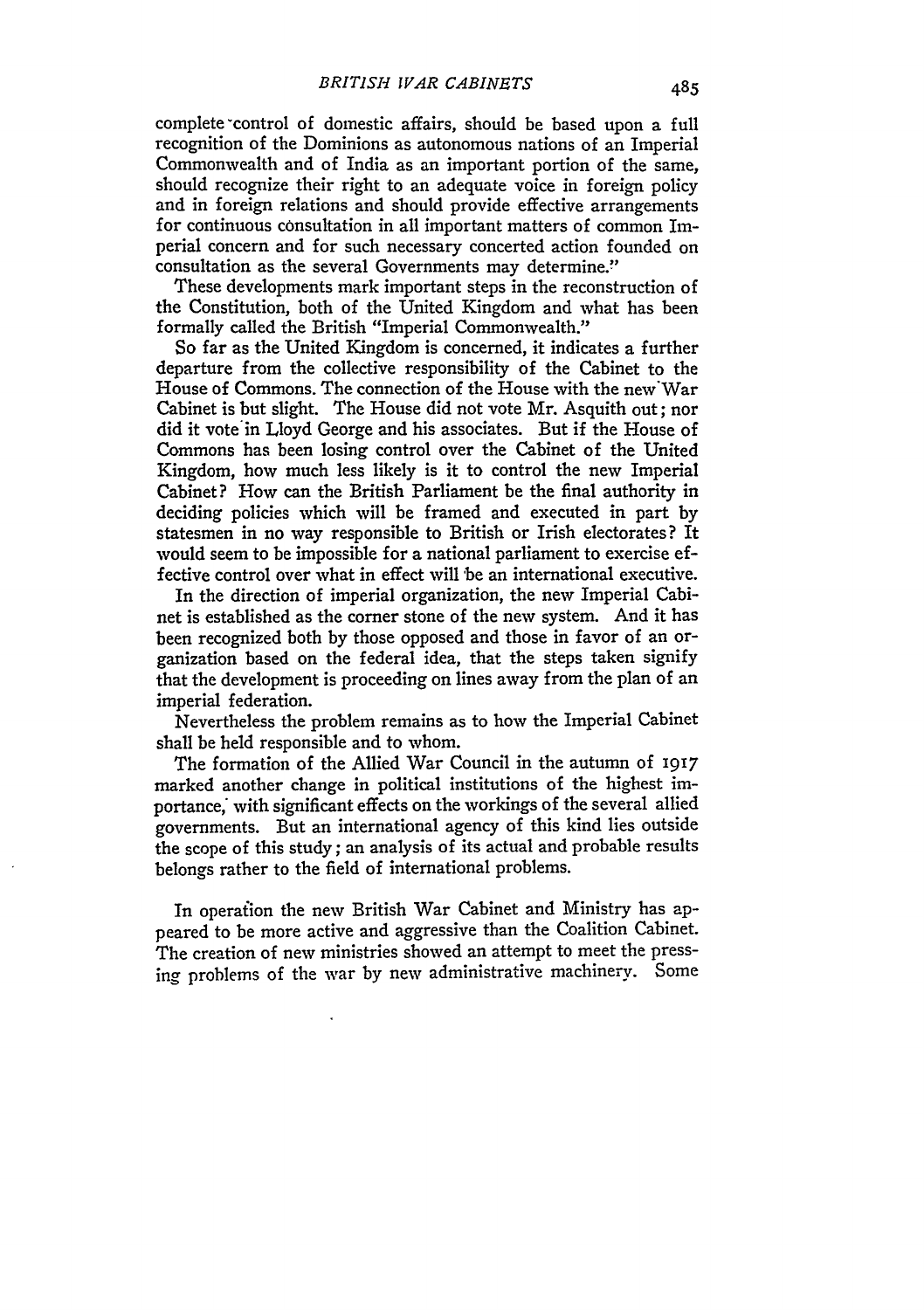effort was made to deal with the troublesome question of Ireland; the problem of parliamentary reform was taken in hand, and the bold decision to call an imperial cabinet marked an important step towards a more effective organization of the Empire.

At the same time there has been evidence of internal difficulties and some criticism of the new machinery; and a number of changes have been made in the War Cabinet and also in the Ministry. In May, 1917, Mr. Henderson, the Labour member in the War Cabinet, was replaced by Mr. Barnes, while the former was on a mission to Russia; and after his return differences with his colleagues led to the definitive retirement of Mr. Henderson from the government. It appeared that even before the critical point had been reached, Mr. Henderson had not been freely admitted to meetings of the Cabinet; but his resignation emphasized the continuation of the principle that the members of the Cabinet must be unanimous in their public ex-, pressions.

On the other hand the resignation of Austen Chamberlain as Secretary of State for India (in July, 1917), on the adverse report of an investigation into the first Mesopotamian campaign, indicated that outside of the new cabinet the individual responsibility of ministers was tending to replace the collective responsibility of the group. Several important changes in both Cabinet and ministry were made at that time. Mr. Bonar Law retired from the War Cabinet, though continuing as Chancellor of the Exchequer, and Sir Edward Carson was transferred from the Admiralty to the Cabinet -changes which further weakened the connection between the Cabinet and the House of Commons. Several other changes were made in the Ministry, including the return of Winston Churchill to office as Minister of Munitions. More recently additional changes have been made, both in the War Cabinet and the Ministry.

In Parliament Mr. Law has not proven a supreme leader; and on several occasions Mr. Asquith, from the Opposition bench, has demonstrated his continued leadership of the House, and has saved the government in critical situations.

The meetings of the Imperial Cabinet involved a considerable addition to the group of five, which had been supposed to be an ideal number for securing prompt and effective decisions. After the other colonial ministers had departed, General Smuts, the representative from South Africa, continued to attend sessions of the War Cabinet; and this gave rise to question in the House of Commons as to his status in the government.

Practical experience also indicated that it was difficult, if not impossible, to divorce general policy from questions of administration.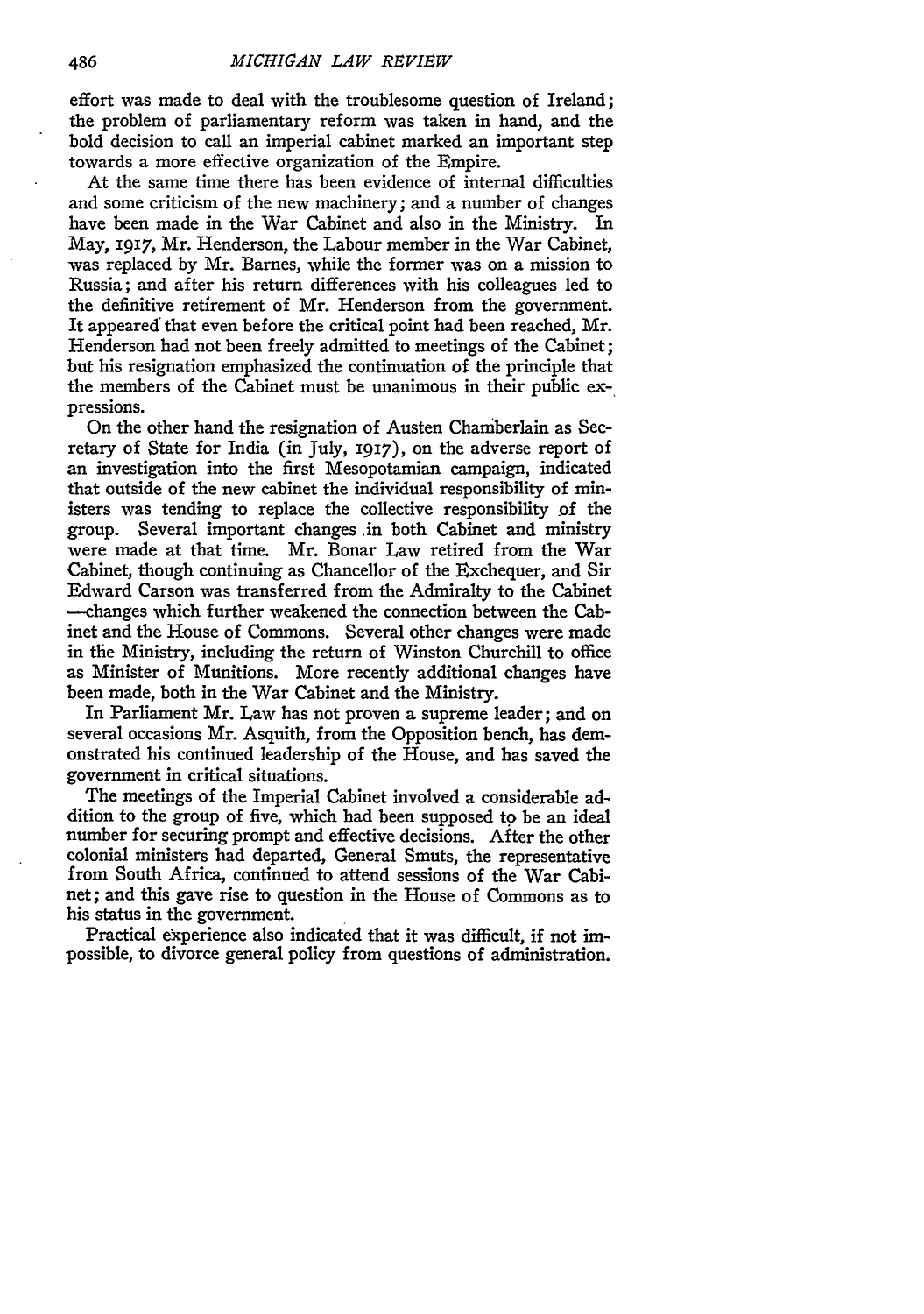Lord Curzon admitted in the House of Lords that most of the time of the War Cabinet was occupied in the adjustment of internal disputes between the ministers. New departments, boards, commissions and committees continued to be established, until the total number was more than 300;<sup>24</sup> and it became evident that the multiplication of such agencies raised as many problems as it solved. Questions arose as to the jurisdiction of the Food Controller and the President of the Board of Agriculture. The Ministry of Munitions became in large part an extension of the former labor conciliation department of the Board of Trade. Yet a. new Ministry of Labour was created. The Director of the new department of National Service resigned because he had nothing to do. The reconstruction committee practically abandoned its problems; and the proposed new Ministry of Reconstruction was generally ridiculed.<sup>25</sup> The creation of new departments, indeed, involved a process of decentralization which contrasted with the policy of centralized control which the \Var Cabinet was supposed to typify.

In the conduct of the war, no broad and coherent policy and no effective means of systematic control over the numerous departments seem to have been developed. Nor was there, until the end of 1917, any approach to a clear definition of satisfactory terms of peace.

A well known writer views "with some misgiving the recent arrangements by which the Cabinet is to a great extent cut off from the great offices which carry on the several branches of the actual government, and by which a secretariat is interposed between the supreme governing committee and those offices."<sup>26</sup>

Criticism arose in some quarters because the Cabinet did not .confine its attention to war problems. But the unwieldy multiplicity of ministries. departments, and other agencies badly needed some balance wheel ; and the more serious defect was that the Cabinet did not prove a sufficiently effective agency of control.

The problem of administrative organization is not one to be settled by any simple principle or catchword of centralization or decentralization. It involves a careful and systematic division of functions, and arrangements for effective co-ordination and correlation between the different agencies.

<sup>&</sup>quot;See Lists in *Parliamc11lary Papers,* 1915, Cd. *7855;* 1917, Cd. 8741; *Liberal Year Book,* 1917, pp. 148-165; *The Nation's Business,* Nov., 1917. :s *New Republic,* XII, 90-92 (August *a5,* 1917).

<sup>:&</sup>gt;o Spencer Wilkinson, in *Nineteenth Centur::>o,* Jan., 1918, p. 45·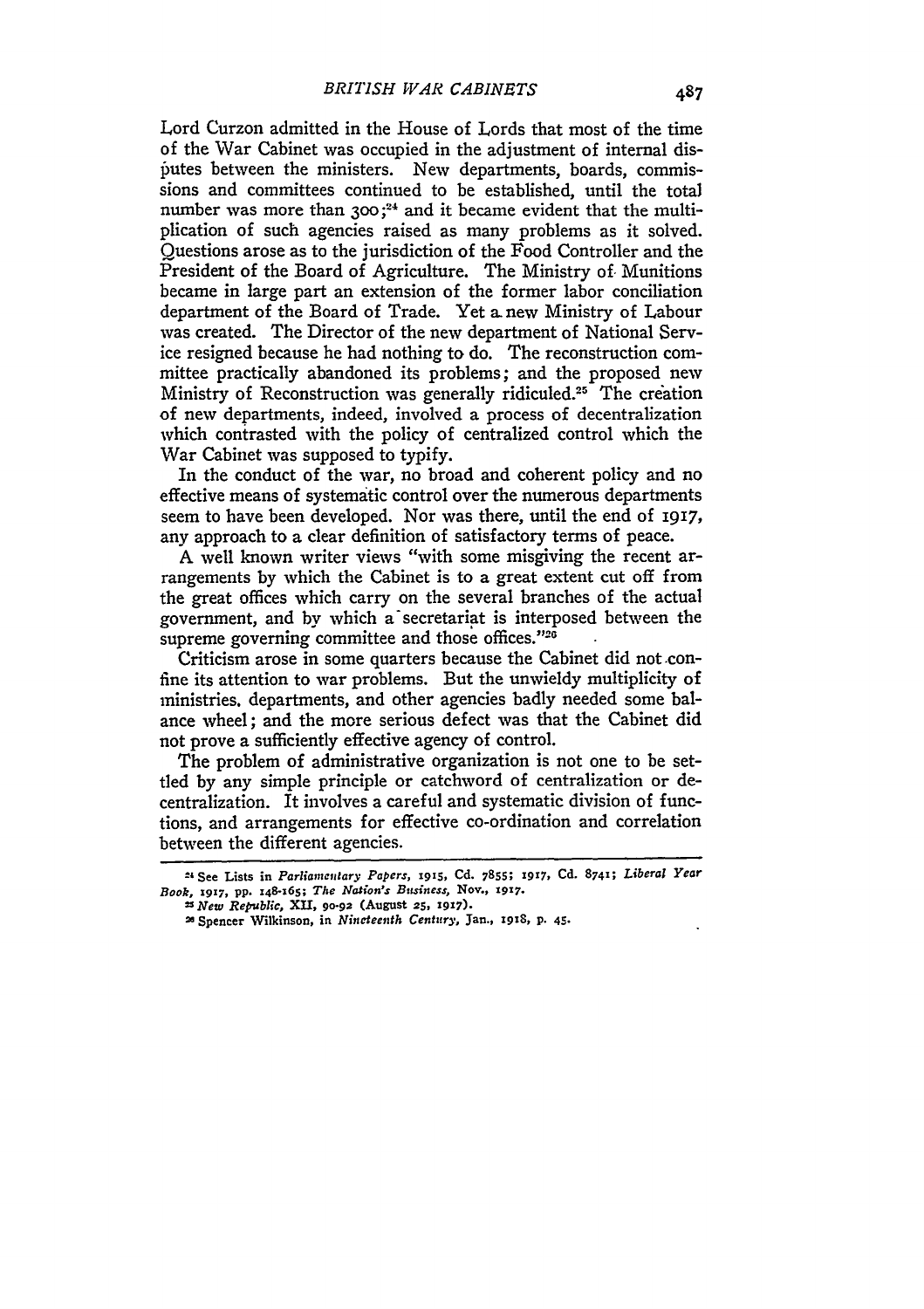## *MICHIGAN LAW REVIEW*

## ASQUITH MINISTRY AT THE OUTBREAK OF THE WAR

| Prime Minister and First Lord of the TreasuryH. H. Asquith |  |
|------------------------------------------------------------|--|
| Lord President of the CouncilEarl Beauchamp                |  |
| Chancellor of the ExchequerDavid Lloyd George              |  |
|                                                            |  |
|                                                            |  |

| Secretaries of State:                                         |
|---------------------------------------------------------------|
|                                                               |
|                                                               |
|                                                               |
|                                                               |
|                                                               |
| President of the Board of EducationJoseph A. Pease            |
| President of the Board of Agriculture and FisheriesLord Lucas |
| President of the Local Government BoardHerbert Samuel         |
| Chancellor of the Duchy of LancasterEdwin Samuel Montagu      |

•Resigned in May. Position vacant until reappointed in August.

Names in Italics are of members of the Asquith Cabinets. Those in small capitals are of members of the new War Cabinet. 1 Held same position in Asquith Ministry.

<sup>&</sup>lt;sup>2</sup> Resigned in May. Position vacant until Henry E. Duke was appointed in July.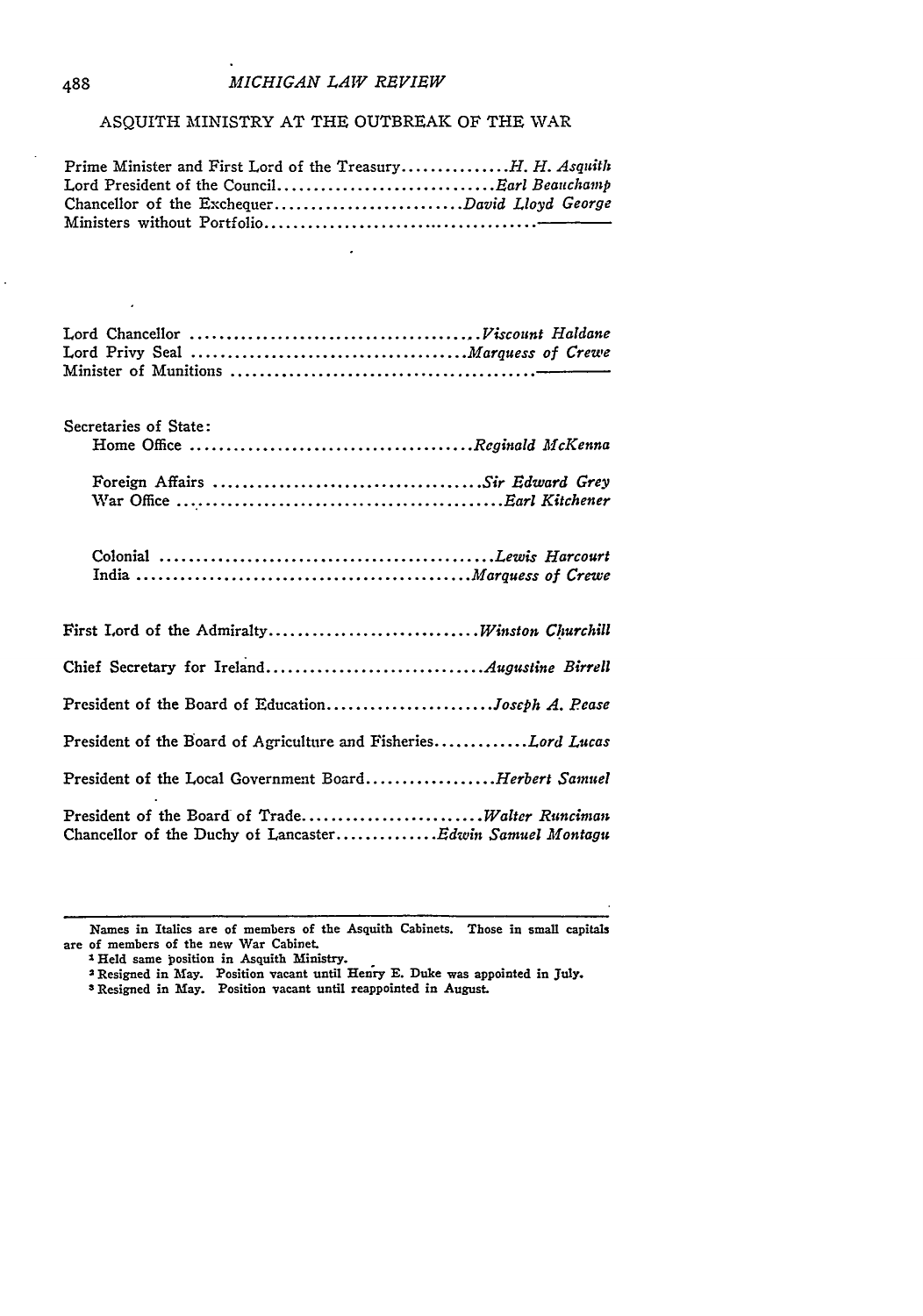$\bullet$ 

| COALITION MINISTRY<br>JUNE 3, 1915.                                                                                                                                                                                                                                                                                                                                                                                                                                                                                                                                     | WAR MINISTRY,<br>DECEMBER 10, 1916.       |
|-------------------------------------------------------------------------------------------------------------------------------------------------------------------------------------------------------------------------------------------------------------------------------------------------------------------------------------------------------------------------------------------------------------------------------------------------------------------------------------------------------------------------------------------------------------------------|-------------------------------------------|
| H. H. Asquith (L)DAVID LLOYD GEORGE (L).<br>Marquess of Crewe (L)EARL CURZON (U).<br>Reginald McKenna (L)BONAR LAW (U).<br>Marquess of Lansdowne (U)VISCOUNT MILNER (U).<br>SIR EDWARD CARSON (U) <sup>4</sup> (July,<br><br>Lord Buckmaster (L)Sir Robert B. Finlay (U).<br>Earl Curzon (U) Earl of Crawford (U).<br>David Lloyd George (L.)Dr. Christopher Addison (L.).<br>Edwin Samuel Montagu (L) (June, Winston Churchill (July, 1917).<br>1916)                                                                                                                  | 1917).<br>1917.                           |
| Sir John A. Simon (L)Sir George Cave (U).<br>Herbert Samuel (L) (Jan., 1916)<br>Sir Edward Grey (L.)Arthur J. Balfour (U).<br>Earl Kitchener <sup>1</sup> Earl of Derby (U).<br>David Lloyd George (L) (June,<br>1916)                                                                                                                                                                                                                                                                                                                                                  |                                           |
| Bonar Law (U)Walter Long (U).<br>Austen Chamberlain (U)Austen Chamberlain (U).<br>Arthur J. Balfour (U) Sir Edward Carson (U).                                                                                                                                                                                                                                                                                                                                                                                                                                          | Edwin Samuel Montagu (L) (July,<br>1917). |
| Augustine Birrell (L) <sup>1,2</sup> Henry E. Duke (U).<br>Henry E. Duke (U) (July, 1916)<br>Arthur Henderson (Lab.)Herbert A. L. Fisher.<br>Marquess of Crewe (L) (Aug., 1916)<br>Lord Selborne Rowland E. Prothero (U).<br>Earl of Crawford (U) (June, 1916).<br>Walter Long (U)Lord Rhondda (L).<br>W. Hayes Fisher (U) (July, 1916)<br>Walter Runciman (L) <sup>1</sup> Sir Albert Stanley (U).<br>Winston Churchill (L)Sir Frederick Cawley (L).<br>Herbert Samuel (L) (Nov., 1915)<br>Edwin S. Montagu (L) (Jan., 1916)<br>T. McKinnon Wood (L) (June,<br>$1916)$ | Sir Eric Geddes (July, 1917).             |

'Bonar Law resigned from the War Cabinet and was succeeded by Sir Edward Car· son, but continued as Chancellor of the Exchequer. •Henderson, while on a mission to Russia, was replaced° by Barnes, but never re-

 $\bar{\gamma}$ 

turned to an active part in the War Cabinet.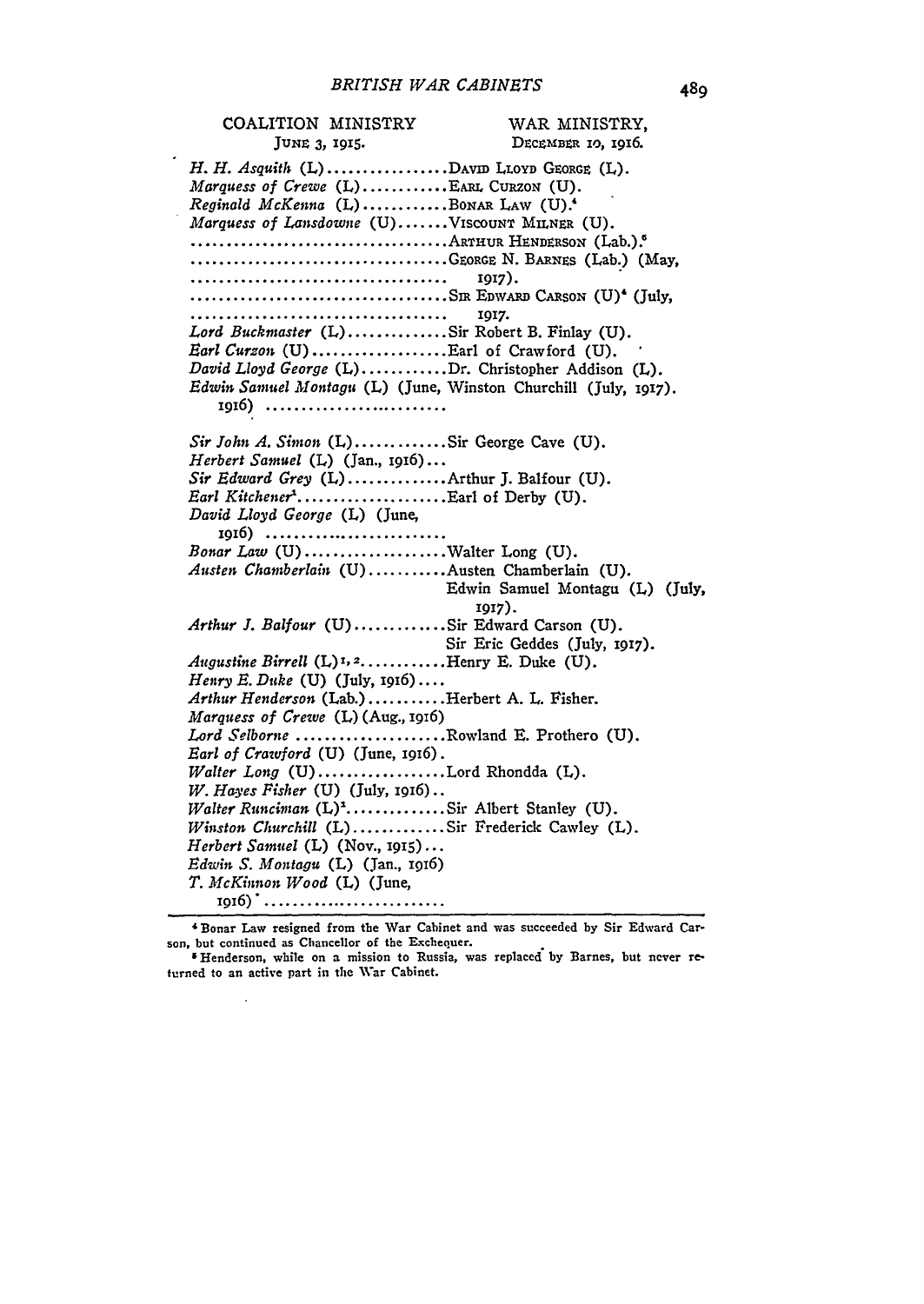# *MICHIGAN LAW REVIEW*

| Secretary for ScotlandT. McKinnon Wood                                                      |
|---------------------------------------------------------------------------------------------|
|                                                                                             |
|                                                                                             |
|                                                                                             |
|                                                                                             |
|                                                                                             |
|                                                                                             |
| Under-Secretaries of State:                                                                 |
| Cecil Harmsworth (Feb., 1915)<br>Hon. Neil Primrose (Feb., 1915)                            |
| Parliamentary Secretaries: to the AdmiraltyT. J. Macnamara                                  |
| Board of Education Dr. Christopher Addison<br>John W. Gulland (Feb., 1915)                  |
| Financial Secretary to the TreasuryEdwin Samuel Montagu<br>Francis Dyke Acland (Feb., 1915) |
|                                                                                             |

 $\mathcal{L}^{\mathcal{L}}(\mathcal{A})$  .

 $\sim 10^{11}$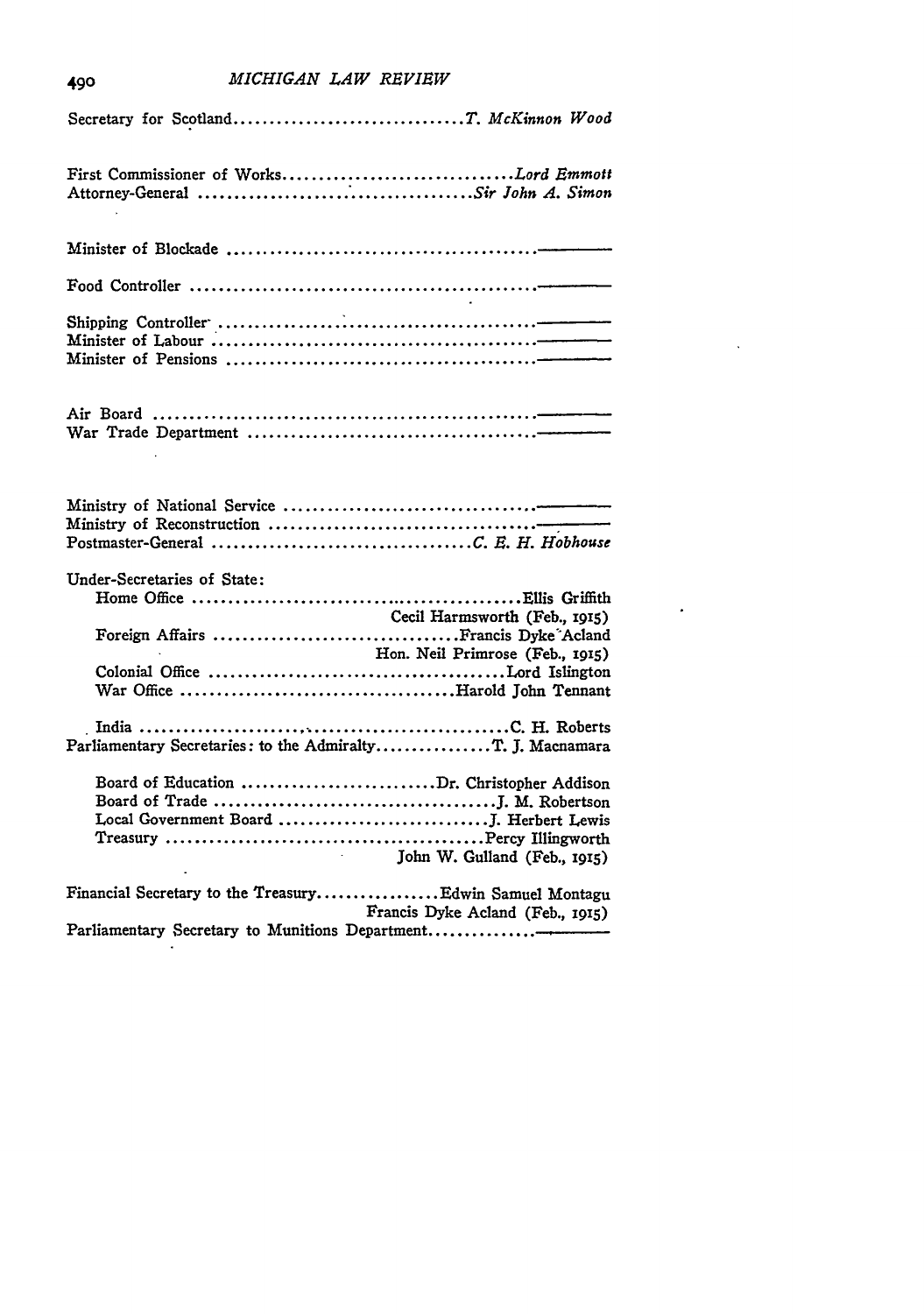Q

*T. McKinnon Wood* (L)1 ........... Robert Munro (L). *Harold John Tennant* (L) (June, 1916) ......................... . *Lewis V. Harcourt* (L) ............ Sir Alfred M. Mond (L). *Sir Edward Carson* (U) ..••.••••••. Sir Frederick E. Smith (U). *Sir Frederick* E. *Smith* (U) (Oct., 1915) ........................... ---........................... Lord Robert Cecil (U). *Lord Robert Cecil* (U) (Feb., 1916). ----- .............................Lord Devonport (L). - ............................Lord Rhondda (L) (June, 1917). - .............................Sir Joseph Paton Maclay. ---.................... : ...... John Hodge (Lab.). ---........................... George N. Barnes (Lab.). *Arthur Henderson* (Lab.) (Nov., 1916) ........................... ---· ........................... Viscount Cowdray. *Maj. Baird* (July, 1916) ........... .. ---...•...•...•••...••.•.•••.. Lord Emmott. Walter Clive Bridgeman (U) (July, Assist.--Capt. Visct. Wolmer (U). 1916) ...........................  $-$  ................................ Neville Chamberlain. - ..............................Dr. C. Addison (July, 1917). Herbert Samuel (L) ..............Albert Holden Illingworth (L). J. A. Pease (L) (Jan., 1916) ........ William Brace (Lab.) ............... William Brace (Lab.). *Lord Robert Cecil* (U) ............. Lord Robert Cecil (U). Additional-Lord Hardinge. Arthur D. Steel-Maitland (U) ...... Arthur D. Steel-Maitland (U). Harold John Tennant (L)<sup>1</sup>..........J. Ian Macpherson. Earl of Derby  $(U)$  (June, 1916).... Lord Islington (L) ................. Lord Islington (L). T. J. Macnamara (L) ..............T. J. Macnamará (L).<sup>1</sup> Additional-Earl Lytton (U). J. Herbert Lewis (L)...............J. Herbert Lewis (L). Ernest George Pretyman (U).......G. H. Roberts Lab.). William Hayes Fisher (U) .........William Hayes Fisher (U). John W. Gulland  $(L)^1$ ................Lord Edmund Talbot (U). Lord Edmund Talbot (U) .......... Capt. F. E. Guest (L) (Mar., 1917). Edwin Samuel Montagu (L) •...•.•. Sir S. H. Lever. Dr. Christopher Addison (L) ....... Mr. Kellaway (L). Sir Worthington Evans (U).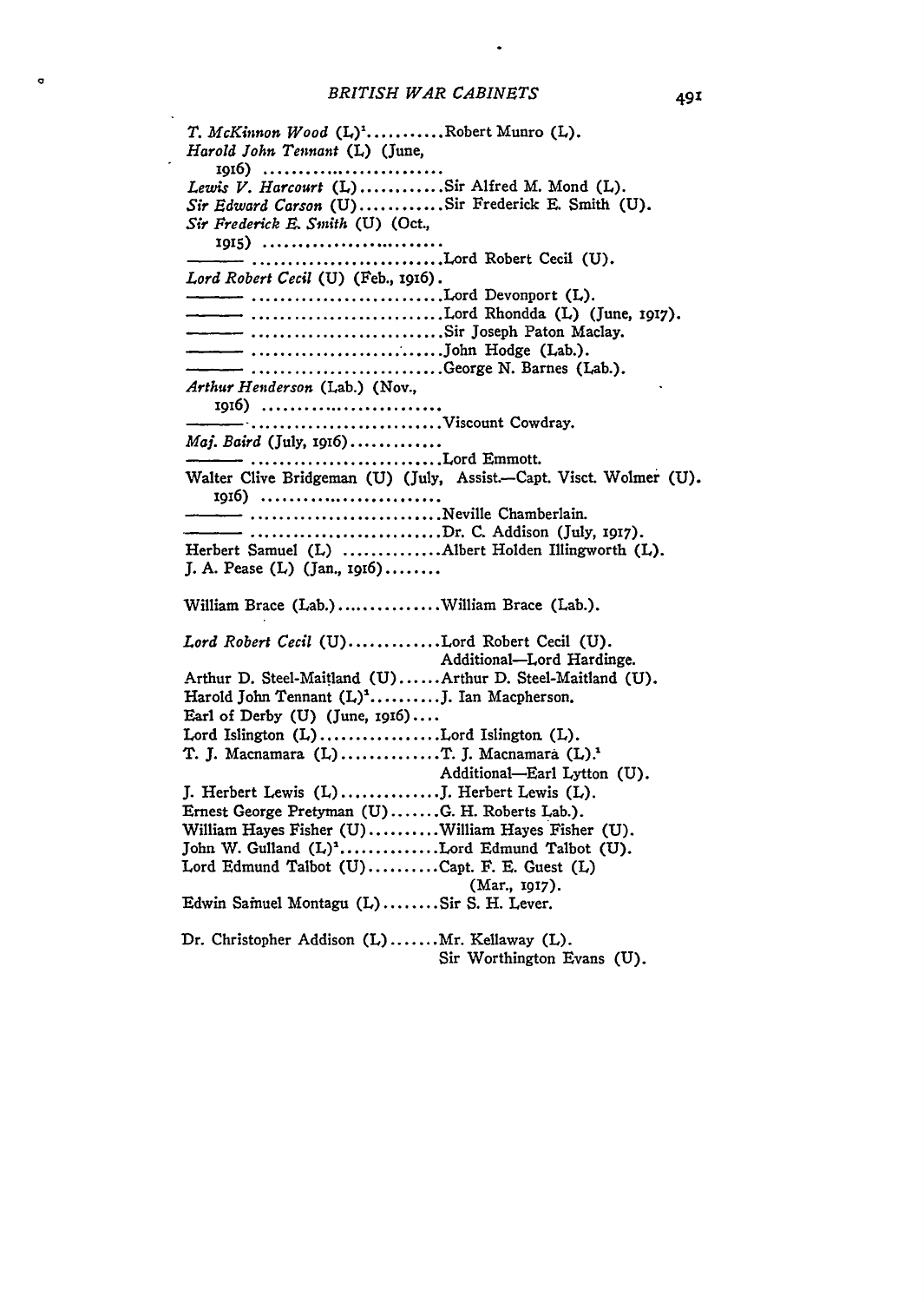0

 $\ddot{\phantom{0}}$ 

 $\ddot{\phantom{0}}$ 

Parliamentary Secretary to the Board of Agriculture...... Sir Harry Verney

| Financial Secretary to the War OfficeHarold Trevor Baker<br>Junior Lord of the TreasuhyJohn W. Gulland (went out Feb., 1915)<br>Junior Lord of the TreasuryW. Wedgwood Benn<br>Junior Lord of the TreasuryWalter Rea (Feb., 1915)<br>Junior Lord of the TreasuryCecil Beck (Feb., 1915) |
|-----------------------------------------------------------------------------------------------------------------------------------------------------------------------------------------------------------------------------------------------------------------------------------------|
|                                                                                                                                                                                                                                                                                         |
|                                                                                                                                                                                                                                                                                         |
| Assistant Postmaster-General Capt. Cecil Norton<br>Parliamentary Secretaries: to the National Service Ministry                                                                                                                                                                          |
| Scotland:                                                                                                                                                                                                                                                                               |
|                                                                                                                                                                                                                                                                                         |
| Solicitor-General Thomas Brash Morison<br>Ireland:                                                                                                                                                                                                                                      |
| Lord Wimborne (Feb., 1915)                                                                                                                                                                                                                                                              |
|                                                                                                                                                                                                                                                                                         |
|                                                                                                                                                                                                                                                                                         |

 $\ddot{\phantom{0}}$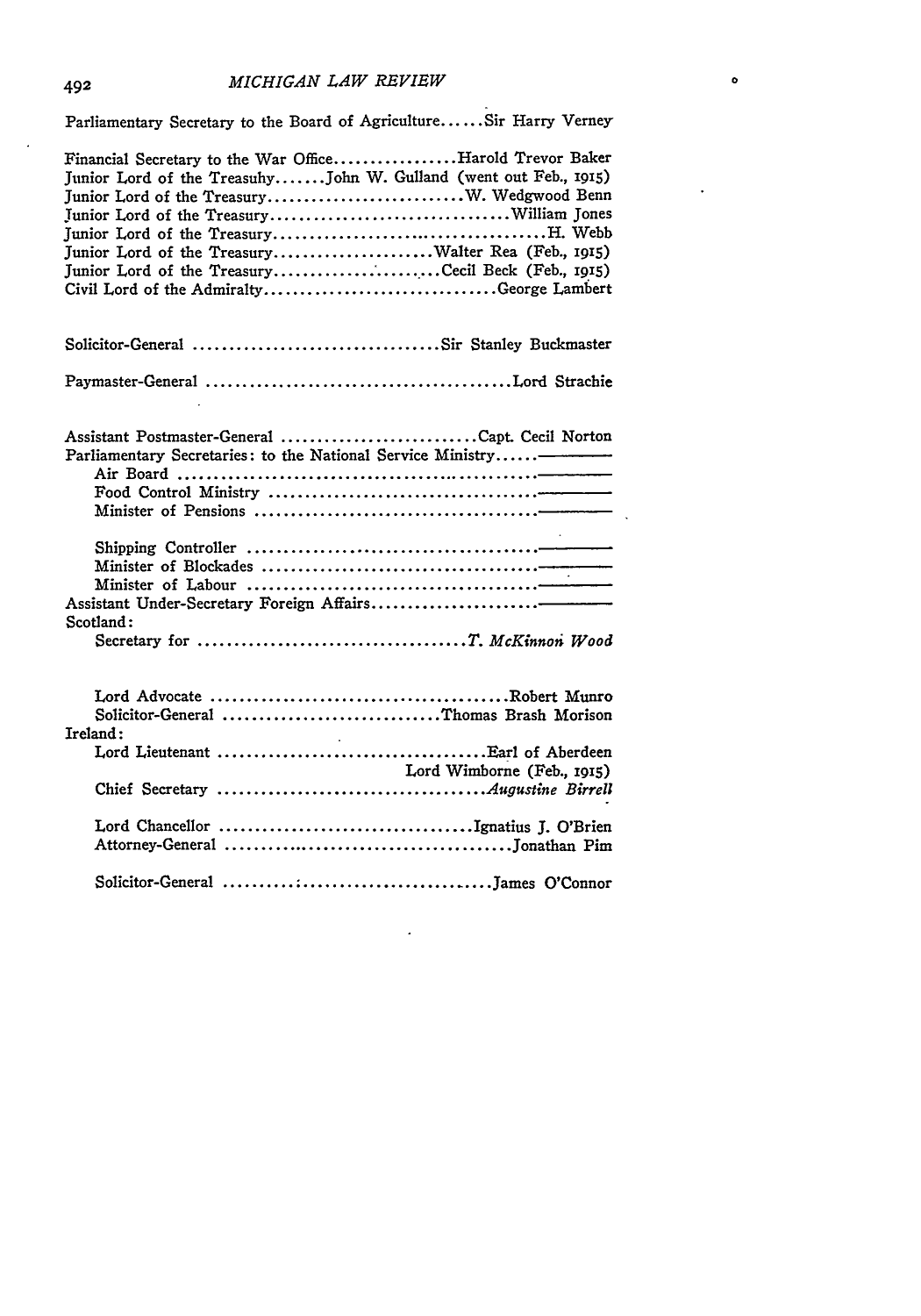Francis Dyke Acland (L) .........Sir R. Winfrey (L). Duke of Marlborough. Henry William Forster (U)........Henry William Forster (U). Geoffrey Howard (L)..............James F. Hope (U). G. H. Roberts (Lab.).................J. W. Pratt (L). Walter Clive Bridgeman (U).......Stanley Baldwin (U). Walter Rea (L)....................James Parker (Lab.). Towyn Jones (L). Duke of Devonshire................ Ernest George Pretyman (U).  $Sir$  Arthur Lee (June, 1916)....... Earl Lytton (U)  $(Oct., 1916)$ ....... Sir Frederick E. Smith (U) ........ Sir Gordon Hewart (L). Sir George Cave  $(U)$   $(Oct., 1915)$ . Lord Newton .....................Sir J. Compton-Rickett. *Arthur Henderson* (Lab.) (Oct., 1916} •••....•.•.••••••••••••••• ~-- .....•.....••••••••..•••••. H. Pike Pease (U). --- •••••.........•.......•••.. Stephen Walsh. ---.•.•........•.•••••..••••.. Maj. Baird. . ---•....................•.••.. Capt. Charles Bathurst (U). ---............•.............. Col. Sir Arthur Griffith Boscawen (U). ---.....................•.••.• Sir L. G. Chiozza Money (L).  $-$  ..............................Rt. Hon. F. Leverton Harris (U). ---.•.•.•......•.•.•...•..••••• Walter Clive Bridgeman (U). Lord Newton (Oct., 1916) ..........Lord Newton. *T. McKinnon Wood* (L)<sup>1</sup>..........Robert Munro (L). *Harold John Tennant* (L) (June, 1916) •••••••••••••••••••••••••• Robert Munro  $(L)^1$ ..................... James A. Clyde (U). Thomas Brash Morison  $(L)^1$ .......Thomas Brash Morison  $(L)$ .<sup>1</sup> Lord Wimborne  $(L)^*$ .................Lord Wimborne  $(L)$ . *Augustine Birrell, 1, 2.* ...............Henry E. Duke (U). *Henry E. Duke* (U) (July, 1916) .... Ignatius J. O'Brien  $(L)$ <sup>1</sup>............Ignatius J. O'Brien  $(L)$ <sup>1</sup>. John Gordon (U) ..................James O'Connor (L). J. H. M. Campbell (March, 1916)... James O'Connor  $(L)^1$ ...............James Chambers (U).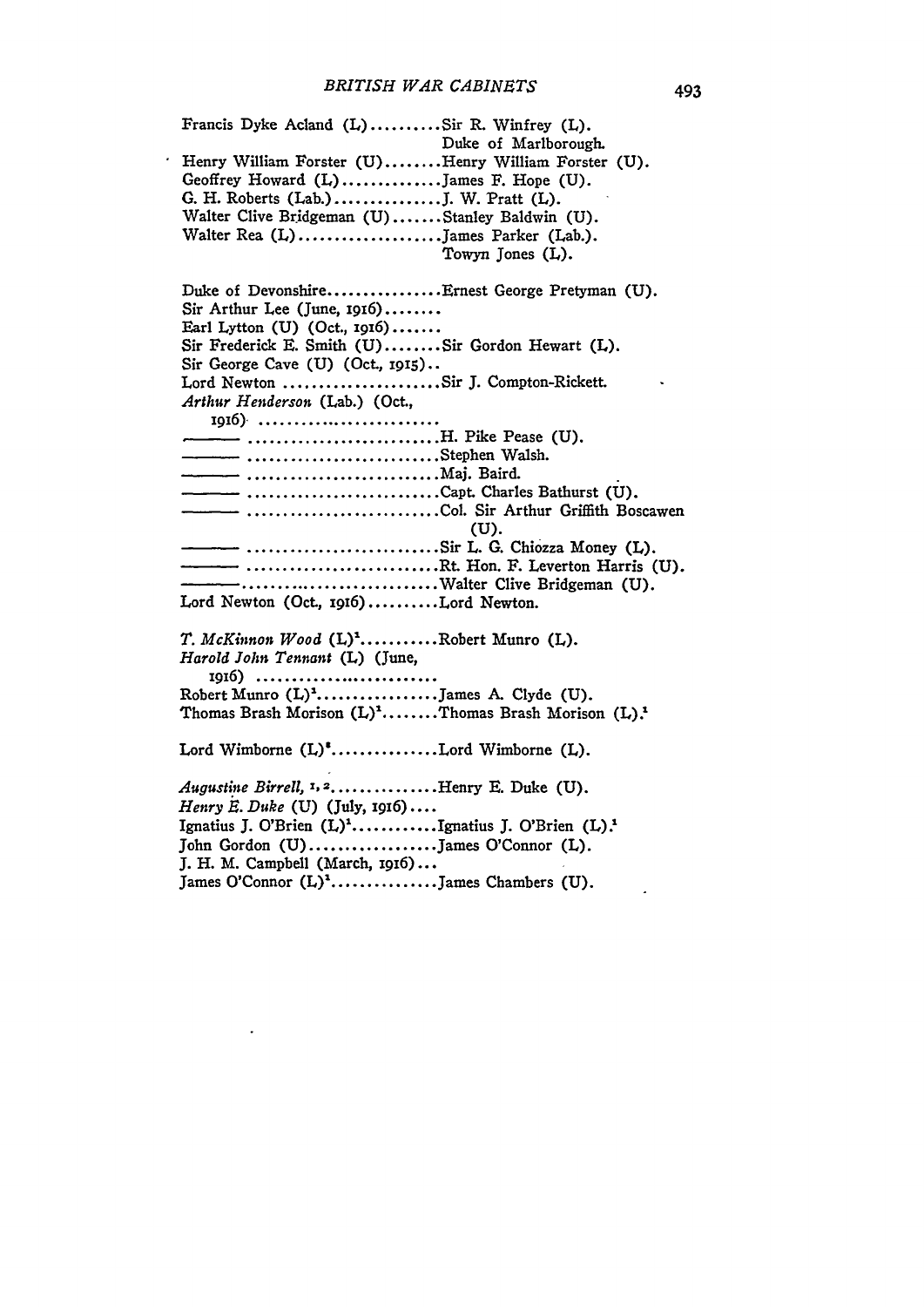Ministers of the Royal Household:

| Treasurer Capt. Hon. F. E. Guest             |  |
|----------------------------------------------|--|
|                                              |  |
|                                              |  |
| Vice-Chamberlain Hon. Geoffrey Howard        |  |
|                                              |  |
|                                              |  |
|                                              |  |
|                                              |  |
|                                              |  |
|                                              |  |
| Captain of Gentlemen-at-Arms Lord Colebrooke |  |
|                                              |  |
|                                              |  |

If an outsider may venture an opinion, there is need for a still more radical reorganization of the British administrative system, affecting not only the Cabinet, but the numerous ministerial departments. The number of main departments should be reduced; and the less important services organized within one or the other of the . main departments. For example, it might be well to combine the ministries of foreign and colonial affairs. There could be a single ministry of military operations, embracing the army, the navy, the air service, and the munitions service. A comprehensive ministry of home or internal affairs might absorb the functions of the Home Secretary, the Local Government Board, the Board of Agriculture and the Food Controller. A ministry of trade and commerce could take over the work of the Board of Trade and the Shipping Controller.

If the number of main departments were thus reduced to ten or twelve, many of the conflicts between what are now distinct minis-